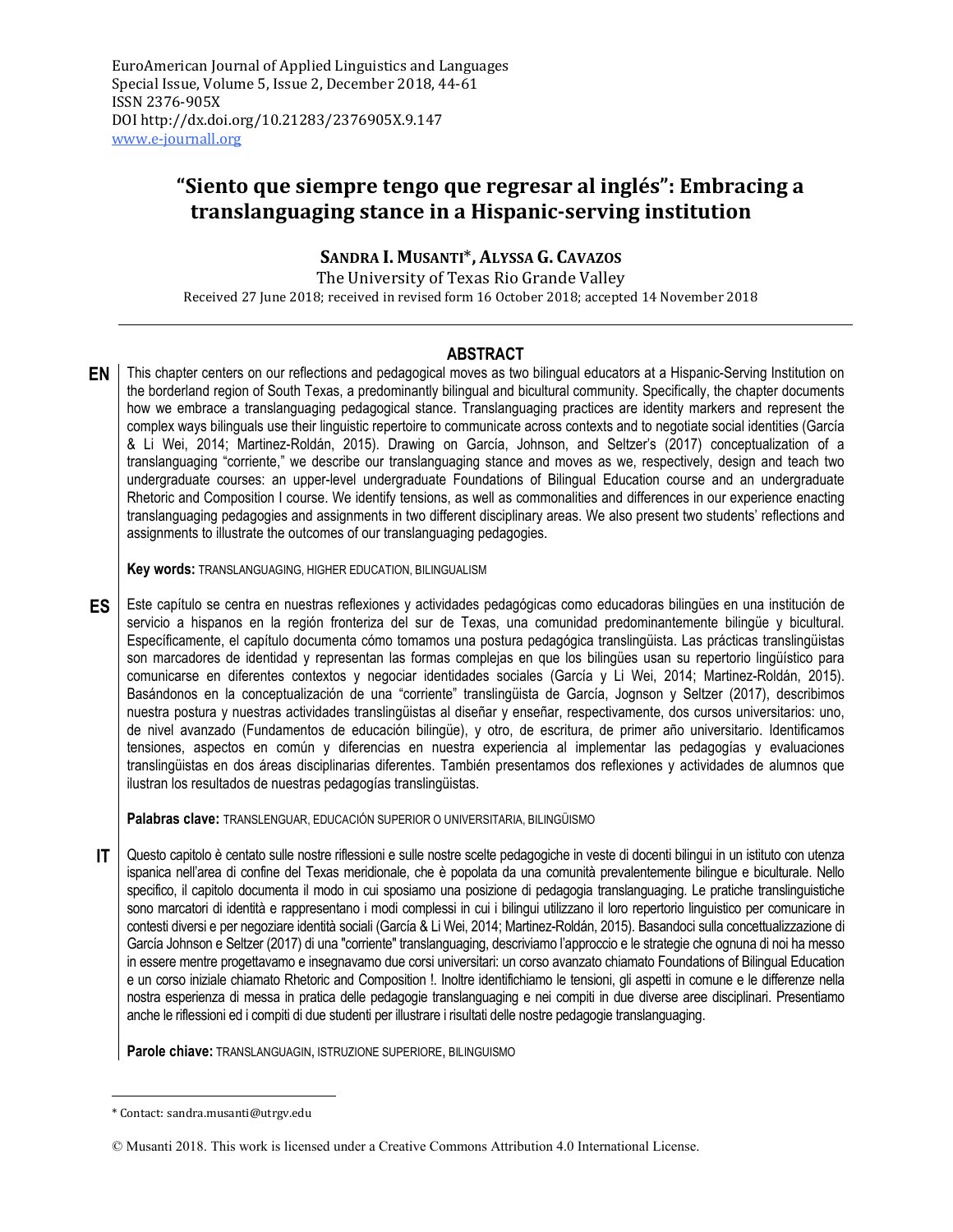#### **1. Introduction**

Translanguaging practices are identity markers and represent the complex ways in which bilinguals use their linguistic repertoires to communicate across contexts and to negotiate social identities (García & Li Wei, 2014; Martinez-Roldán, 2015). In addition, translanguaging practices have the potential to be powerful tools for learning that have been insufficiently researched and documented in higher education contexts (García & Li Wei, 2014; Mazak & Caroll, 2017; Musanti & Rodríguez, 2017). Recently, translanguaging pedagogies have been defined as political acts, as they challenge monoglossic views of bilingual education and leverage students' linguistic repertoires (García & Li Wei, 2014; Palmer, Martínez, Mateus, & Henderson, 2014). This chapter aspires to contribute to emerging conversations and pedagogical innovations that tap into bilingual students' full linguistic repertoires. It explores how two faculty who teach undergraduate courses at a Hispanic-Serving Institution attempt to move from a language-compartmentalized approach to instruction that leverages students' bilingualism for learning (García & Li Wei, 2014). The University of Texas Rio Grande Valley (UTRGV) is the second largest Hispanic-Serving Institution in the United States, where 89% of the student population self-identify as Hispanic. The mission of the University is to become a bilingual, bicultural, and biliterate institution. As an institution of higher education located on the Mexico/U.S. border, translanguaging practices occur naturally among linguistically diverse students as they engage with various stakeholders in and outside of the university context. However, the region is fraught with contradictory perceptions of the value, purpose, and aims of bilingualism (Musanti, 2017; Sayer, 2013; Sutterby, Ayala & Murillo, 2005).

### **2. Translanguaging and translingual practice**

The notions of translingual practices (e.g., Canagarajah, 2011, 2013; Cavazos, 2017) and translanguaging (e.g., Creese & Blackledge, 2010; García & Li Wei, 2014; Sayer, 2013) challenge the practice of separating monolingual and multilingual perspectives on language. Language users do not have a separate competence for each language, but rather operate with an integrated linguistic system (Canagarajah, 2013; Nikula & Moore, 2016; Otheguy, García, & Reid, 2015). This integrated understanding is anchored on the premise that named languages are social as opposed to static and separate entities (Otheguy et al., 2015; Sayer, 2013). Moreover, language is a local practice; we understand local, with Pennycook (2010), to mean a dynamic and fluid space where language is used, constructed, and interpreted amid social interaction.

Scholars in the field of bilingual education have conceptualized translanguaging as "*multiple discursive practices* in which bilinguals engage in order *to make sense of their bilingual worlds*" (García, 2009, p. 45, emphasis in original). The notion of translanguaging is embedded in the idea of flexible bilingualism. It acknowledges the need to leverage students' linguistic and sociocultural resources by embracing language integration instead of language separation for teaching and learning (Creese & Blackledge, 2010; Nikula & Moore, 2016). From a sociolinguistic perspective, two central tenets of translanguaging are the problematization of the separation of languages and the challenge to the monoglossic view of bilingualism.

One of the main arguments supporting the strict separation of languages in educational settings derives from the idea that it is important to protect the space of minority languages in contexts that tend to suppress them (Otheguy et al., 2015). But translanguaging acknowledges bilingual individuals languaging to make meaning across social contexts and within one integrated, complex, dynamic, and flexible linguistic repertoire (Creese, 2017; García & Li Wei, 2014; Guerra, 2015). This insider perspective on languaging puts the emphasis back on what bilingual people do with language as opposed to what a language is from an outsider's perspective (Otheguy et al., 2015). As Swain (2006) explains, languaging refers to "the process of making meaning and shaping knowledge and experience through language" (p. 98), and is therefore central to learning and to learning about language. Moreover, recognizing translanguaging practices as intrinsic to bilingual individuals' way of making meaning and learning is "an ideological and pedagogical shift for linguistic rights and social justice in education in an increasingly diverse world" (Paulsrud, Rosén, Straszer, & Wedin, 2017, p. 17). For this reason, we are inspired to engage in problematizing our teaching approach and in inquiring how translanguaging pedagogies can promote language awareness and advance linguistic rights in an increasingly bilingual and multilingual world.

#### **2.1.** *Translanguaging as pedagogy*

Addressing translanguaging from a pedagogical perspective is especially relevant in bilingual communities because, as García (2009) explains, it is impossible to participate, communicate, and interact in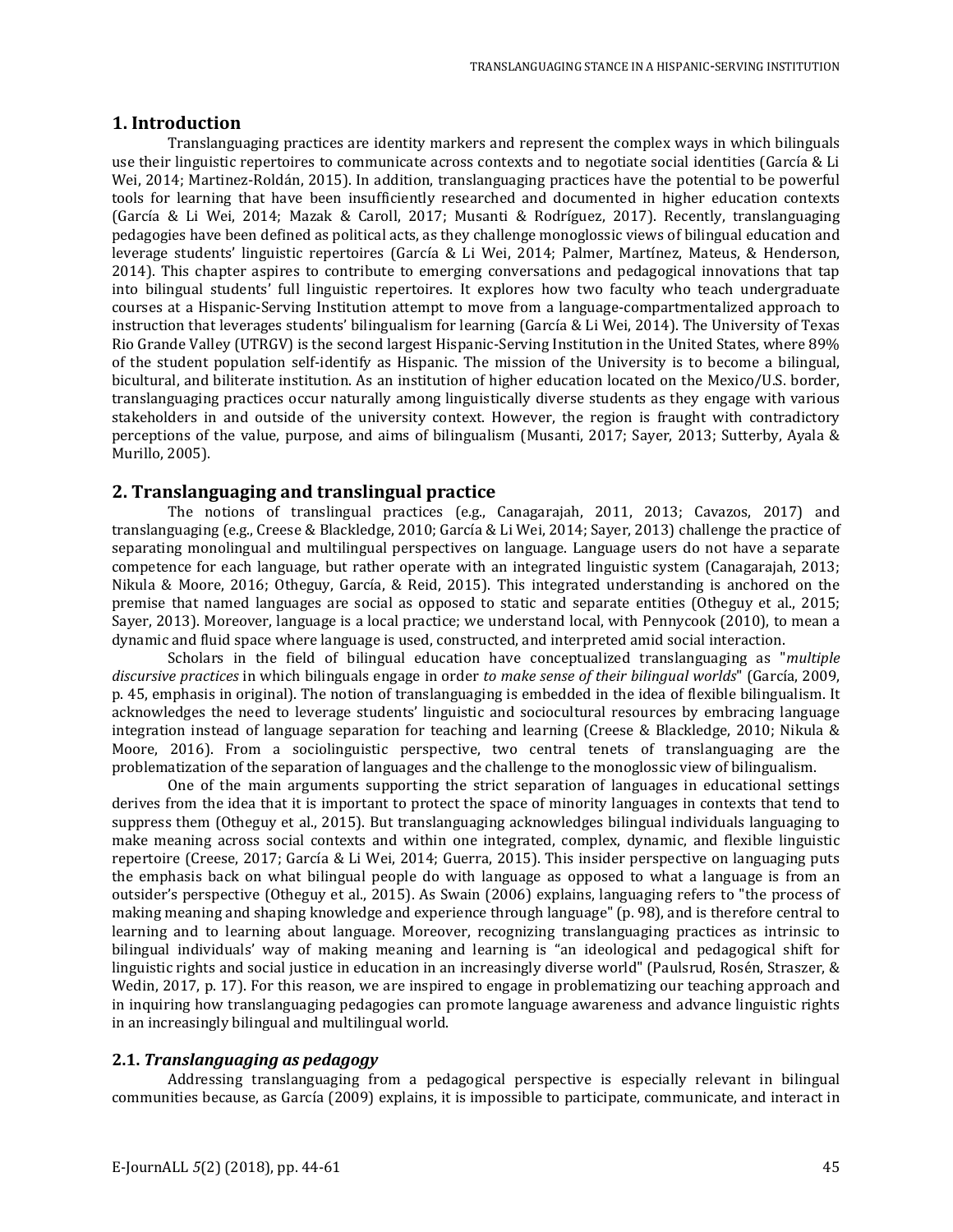a bilingual community without appealing to translanguaging. Bilingual and multilingual classrooms are social spaces and translanguaging practices are salient features in the communication process (Creese, 2017). A dynamic, holistic understanding of language challenges the notion that languages are mutually exclusive as well as the belief that there is a risk of "confusion or cross-contamination" (Jacobson & Faltis, 1990, p. 7), ideas that are still present in bilingual classrooms. Disregarding the prevailing emphasis on promoting monolingual instruction and on strictly separating languages, teachers use translanguaging to support students' learning process (García & Li Wei, 2014).

A translanguaging approach to teaching zooms in on students' language experiences, acknowledges their languages as resources for learning, and raises questions about how educators should create opportunities and design learning environments that integrate and extend students' linguistic repertoire (Cavazos, Hebbard, Hernandez, Rodriguez, & Schwarz, 2018; García, 2014; García & Li Wei, 2014; Martínez-Roldán, 2015; Musanti & Rodríguez, 2017; Paulsrud et al., 2017). More specifically, in higher education, Van der Walt and Dornbrack (2011) have argued for approaches that create learning opportunities where "students are encouraged to draw on their various languages (even if complete fluency is not available) as resources, rather than as barriers…" (p. 101). To respond to varying levels of language fluency, García, Johnson & Seltzer (2017) propose following the translanguaging *corriente*, which is a metaphor that refers to the "current or flow of students' dynamic bilingualism that runs through our classrooms" (p. 21). The imagery of a tide of language resonates with the reality of our borderland region, where the Rio Grande has been designated as the geographical separation between countries. The *corriente* is especially visible in our bilingual and bicultural borderland region where the language landscape is fluid, where Spanish and English are deeply rooted in the identity of the region, and where translanguaging practices define and identify its people. In the words of García, Johnson, and Seltzer (2017):

Thus, U.S. Latinos, as well as other bilinguals, experience "language" and histories constructed through one or another named "language" as an integrated system of linguistic and cultural practices. The translanguaging *corriente* generates the creative energy and produces the speaker's way of interacting with others and other texts, rather than responding to restrictions imposed by the officially accepted way of using language. (p. 23)

The translanguaging *corriente* has specific implications for a translanguaging pedagogy that includes three strands: (1) embracing a translanguaging stance, (2) building a translanguaging instructional design, and (3) engaging in making meaningful translanguaging shifts (García et al., 2017). A translanguaging stance refers to a pedagogical approach that embodies the idea of dynamic and holistic bilingualism, that embraces students' full and complex linguistic repertoire as resource for learning, and that provides opportunities for students to develop metalinguistic awareness. A translanguaging instructional design "refers to how we strategically plan instruction to work within the translanguaging corriente" (García et al., 2017, p. 61) and is grounded on and integrates students' linguistic and cultural backgrounds and practices. In using an instructional design based on translanguaging, teachers use translanguaging pedagogical strategies that create spaces for students to use their entire linguistic repertoire while developing language skills and learning new content. In following the translanguaging *corriente* intrinsic to interactions in a bilingual class, educators comply with their design while making moment-by-moment pedagogical decisions that will ultimately enact their translanguaging stance (García et al., 2017). We contend that higher-education educators and teacher-educators in bilingual contexts need to embrace a translanguaging stance, follow a translanguaging design, and make meaningful translanguaging moves.

## **3. Methodological considerations**

We approach this work from the perspective of self-study in education and its "moral commitment to improving practice" (Bullough & Pinnegar, 2004, p. 317). From a methodological perspective, self-study involves three characteristics: (1) it emphasizes the centrality of inquiring about self; (2) it renders teacher educators' experience as a resource for research; and (3) it urges those who engage in self-study to be critical of their roles as researchers and educators (Feldman, Paugh, & Mills, 2004).

Our positionality as bilingual educators who learned English as a foreign and as a second language, respectively, influences not only how we design linguistically inclusive coursework, but also how we investigate the impact of our pedagogical practices on student learning. Sandra, first author, learned English as a foreign language in Argentina and then as a second language when completing her graduate studies in the United States Alyssa, second author, emigrated to the United States from Mexico when she was eight years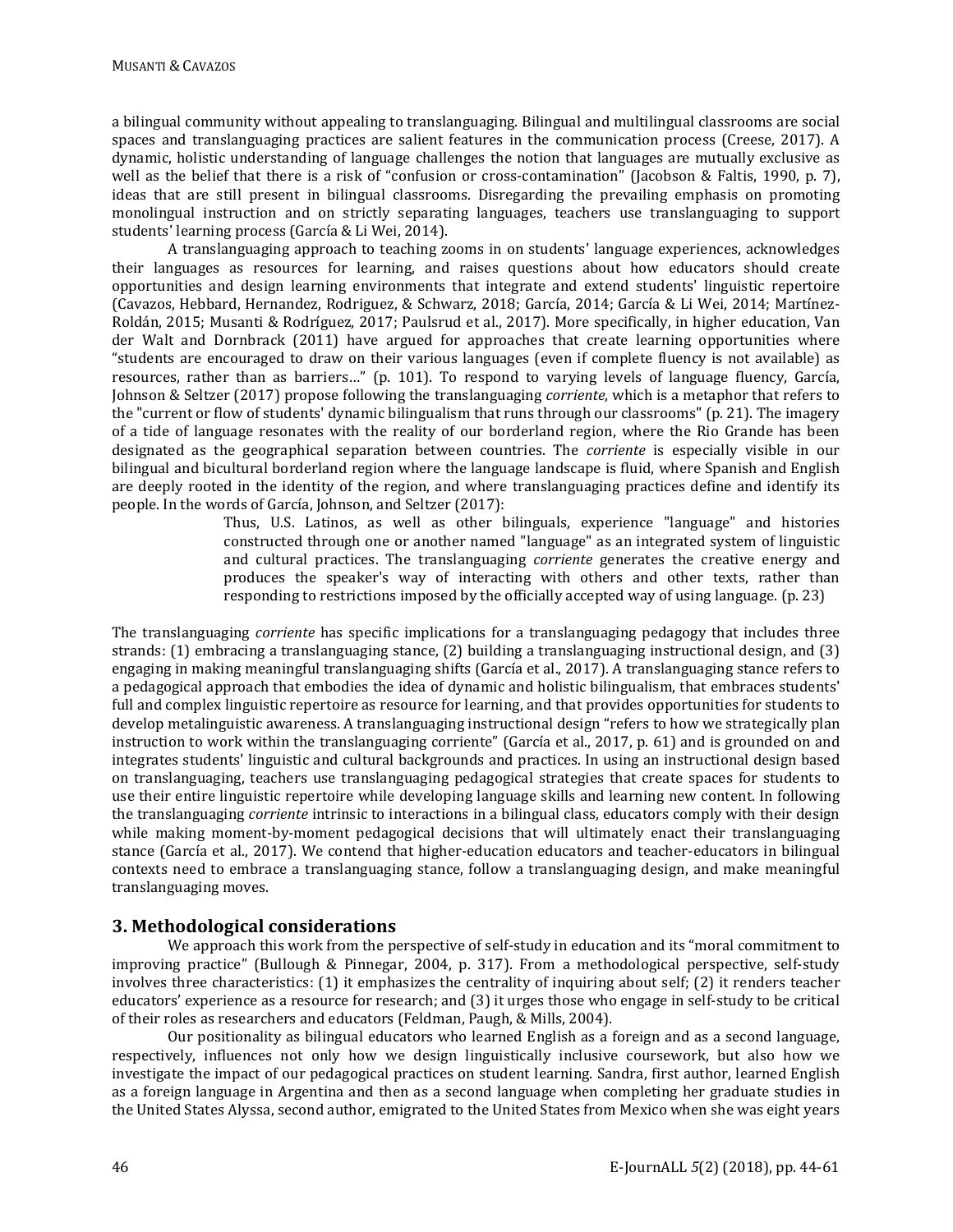old and began to learn English as a second language when she was in fifth grade. As teacher-scholars, we recognize that our own personal and scholarly experiences continuously shape how we have redesigned our courses, how we ask research and pedagogical questions, and how we adjust our own pedagogies to optimize student learning and success across their full linguistic repertoire.

During one semester we engaged in purposefully enacting a translanguaging stance in two of our undergraduate courses. We kept a journal where we wrote notes on our lesson planning, after-thoughts about the implementation of our design, and questions that arose about our practices as the semester progressed. In addition, as part of a broader research study, we collected students' assignments and met twice during the semester to discuss salient events in our courses. We also observed each other and collected survey data from our students to document their linguistic profiles.

For this article, we decided to produce a detailed documentation of our classes and to identify students whose coursework provided evidence of the effects of implementing a translanguaging design. We worked individually to reconstruct and document our teaching experiences, drawing from the recordings of our meetings, our journals, our class materials, and student work. We then met to compare and contrast our accounts and to identify commonalities and differences that we analyzed from the perspective of the translanguaging *corriente* (García et al., 2017). In what follows, we present our individual instructional accounts, illustrating elements of translanguaging stance, design, and pedagogical moves through the work of two students selected in our respective classes. We draw on our complex linguistic repertoire to represent the translanguaging *corriente* that influences how we think and teach. In their call for proposals, the guest editors, Josh Prada and Tarja Nikula, invited contributors to "purposefully push the boundaries of monolingual academic writing through written translanguaging." We embrace this invitation because it is an opportunity to accurately represent how we draw on our full linguistic repertoire to think about and make sense of our teaching practices. In this way, we invite readers of all language backgrounds to remain open to our linguistic differences and enact a translanguaging stance as they navigate between English and Spanish while making meaning with us. Therefore, we choose not to translate from one language to another but rather integrate them in the narrative.

#### **4. Alyssa's translanguaging stance and design**

Because as an English as a second language learner, I struggled with learning how to write well in English throughout my education, I began to question and explore how to design writing courses where students reflect on and compose in different languages and for different purposes, thereby encouraging metalinguistic awareness. This is necessary in a discipline where the English language is often privileged (Horner & Trimbur, 2002; Matsuda, 2006). Due to my language background and writing experiences, I wanted to learn about how multilingual faculty conduct research and how multilingual faculty and students negotiate languages for different purposes (Cavazos, 2015; Cavazos, in press). Through conversations with multilingual faculty members and students, descubrí nuevas perspectivas que me han ayudado a diseñar cursos centrados en los conocimientos multilingüísticos de mis alumnos. First-year writing son mis cursos favoritos de enseñar porque es un espacio ideal para desafiar las expectativas y normas de la escritura académica en inglés. De esta manera, nos enfocamos en ser conscientes de cómo es que usamos el lenguaje en diferentes contextos académicos y en la comunidad para comunicarnos con una variedad de audiencias. Con un enfoque en nuestras propias experiencias lingüísticas, podemos crear nuevos conocimientos mientras investigamos teorías de la escritura. First-year writing encompasses two one-semester writing courses in which first-year students learn about research methods and analyze and compose written, visual, and aural genres for different audiences. First-year writing is a part of the core curriculum in the Texas higher education system and is critical to the academic success of first-year college students. According to institutional data, in first-year writing courses, on average, 94% of the students self-identify as Hispanic or of Latino origin and 68% of the total number of students enrolled in these courses self-identify as fluent Spanish speakers.

#### *4.1. Translanguaging stance*

Los cursos de first-year writing tradicionalmente se enfocan en la enseñanza de la escritura en inglés, ya que el prefijo del curso es *English 1301: Rhetoric and Composition I* y, por esta razón, los estudiantes creen que la clase se enseña en dicho idioma. La mayor parte del curso sí lo enseño en inglés, ya que aprendí sobre la disciplina leyendo teorías de la escritura en este idioma. Por lo tanto, para mí es importante desafiar el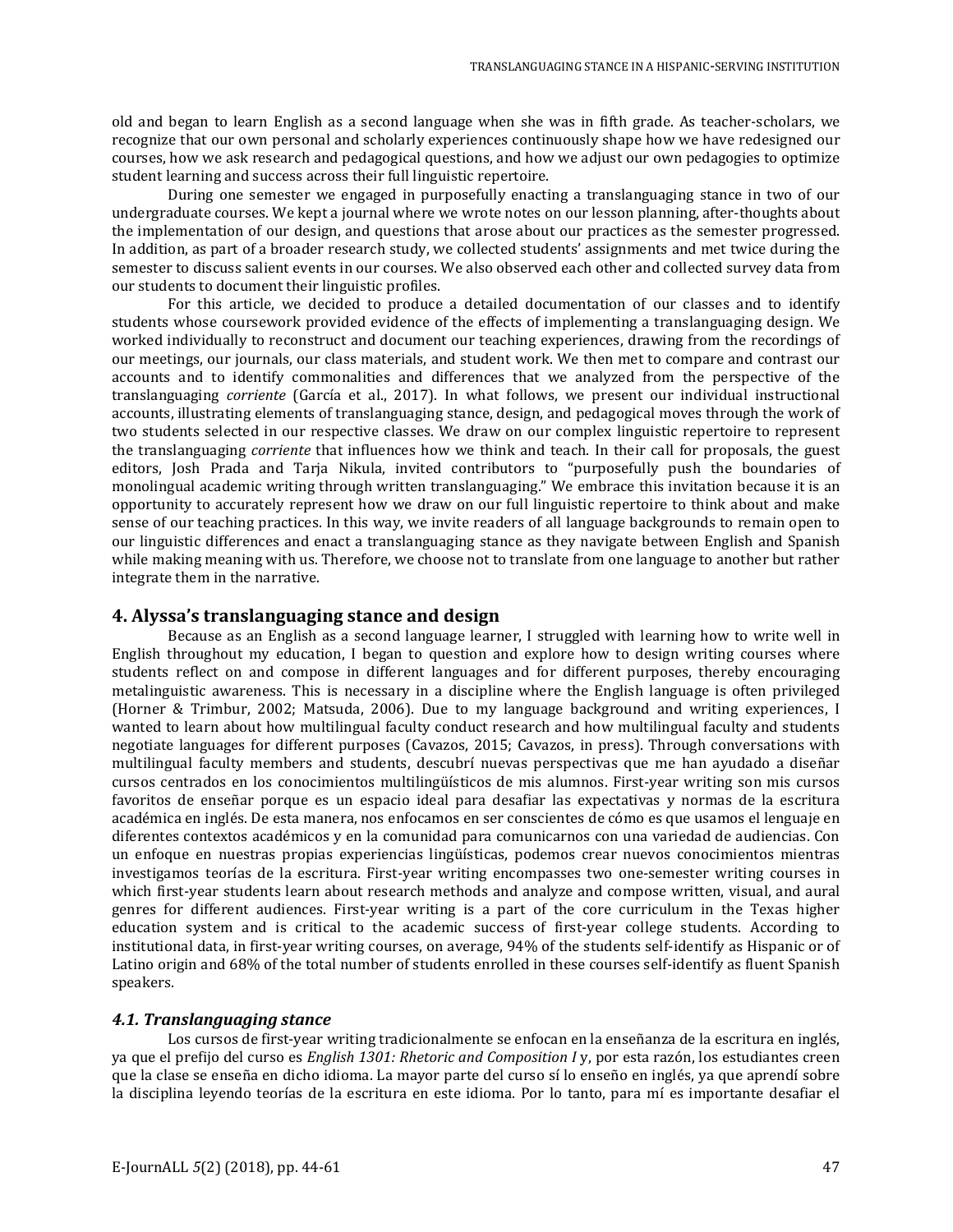predominio del inglés de manera explicita y directa, especialmente en como comunico mi translanguaging stance. My first semester first-year writing course is titled "Writing about (Translingual) Writing," which is partially inspired by Downs and Wardle's (2007) writing-about-writing approach to teaching first-year writing and my previous research on language diversity in the writing classroom (Cavazos, 2017; Cavazos, in press). My translanguaging stance is conveyed in the syllabus in various forms: in semester-long guiding questions, in a translingual statement, and in learning outcomes. Additionally, I describe my value of collaborative learning and language awareness and provide questions that will guide our thinking, writing, and reading activities. One of those questions reads, "How does our knowledge of languages other than English function as a strength when writing academically in college and future careers?" These questions continuously evolve and change as all the students, with their unique linguistic abilities, respond to course readings, engage in collaborative activities, and reflect on course projects.

To further convey my translanguaging stance, I incorporate a *translingual statement* into my syllabus. Because the purpose of the course is for students to become aware of how to write for different audiences and rhetorical contexts, their knowledge of different languages is essential: it gives them access not only to more literacies but also to a broader audience. I write the translingual statement in both English and Spanish as these are the two languages I know and the most common languages used by students in the course. Part of the statement reads as follows:

> Yo los invito a escribir, leer y desarrollar investigaciones en cualquier lenguaje o dialecto que esté alineado a sus metas y expectativas… Usar diferentes lenguajes o dialectos mientras hacemos investigaciones, conversamos y escribimos no solo incrementa nuestro acceso a conocimientos diversos, pero también incrementa nuestra habilidad de crear nuevos conocimientos.

I accentuate that knowledge of different languages expands our access to different conocimientos that we would not have access to otherwise, which is critical because in first-year writing students are exposed to the research process and the dominance of English in scholarship has been well-documented (Canagarajah, 2013; Cavazos, 2015). In this way, students are encouraged to conduct more critical and deeper investigations of knowledge production in diverse languages and beyond traditional academic texts. Subsequently, I introduce students to how their exploration of the guiding questions throughout the semester and their diverse linguistic abilities will ensure they achieve student learning outcomes.

## *4.2. Translanguaging design*

Conveying a translanguaging stance to students in the course syllabus not only provides the framework for the course, but also prepares students for optimal translanguaging engagements. Most importantly, because a translanguaging stance is a living and dynamic pedagogical approach (García et al., 2017), it is continuously enacted throughout the pedagogical design and moves of the course, such as course readings, course project descriptions, collaborative activities, reflective writing, and teacher and peer feedback throughout the semester. Así como mis investigaciones surgen de mis propias experiencias como estudiante que aprendió inglés como segundo idioma, diseño mi curso de first-year writing de esta misma forma. Deseo que los estudiantes analicen y reflexionen sobren sus propias experiencias como escritores y lectores y que reconozcan que estas experiencias tienen el mismo peso y validez que las fuentes académicas. Esta estructura provee incentivos a los estudiantes para que desarrollen sus propias perspectivas, argumentos y conocimientos y así puedan identificar a una audiencia a quien le beneficiaría saber más sobre los temas de reflexión e investigación. To illustrate how students engage translanguaging practices, I provide a short case-study narrative of Rafael's writing and languaging experiences. Rafael is a 20-year-old freshman and first-generation college student who returned to school two years after graduating from high school. He is from Veracruz, Mexico where, as he describes, "opportunities are [rare], and people rarely finish school." Rafael learned English as a second language, and he is a business management major. He self-identifies as bilingual and as proficient in reading, writing, speaking, and listening in both English and Spanish but shares that he experiences challenges writing in English.

In a translingual writing course, my choice of readings and how students respond to those readings are purposeful. Course readings are essential as they not only frame course projects, but also represent my attempt at consciously challenging the dominance of English in writing studies scholarship (Horner, NeCamp, & Donahue, 2011). The readings are divided into three sections, corresponding to the three major projects in the course: translanguaging autoethnography, navigating sources that disagree, and writing for public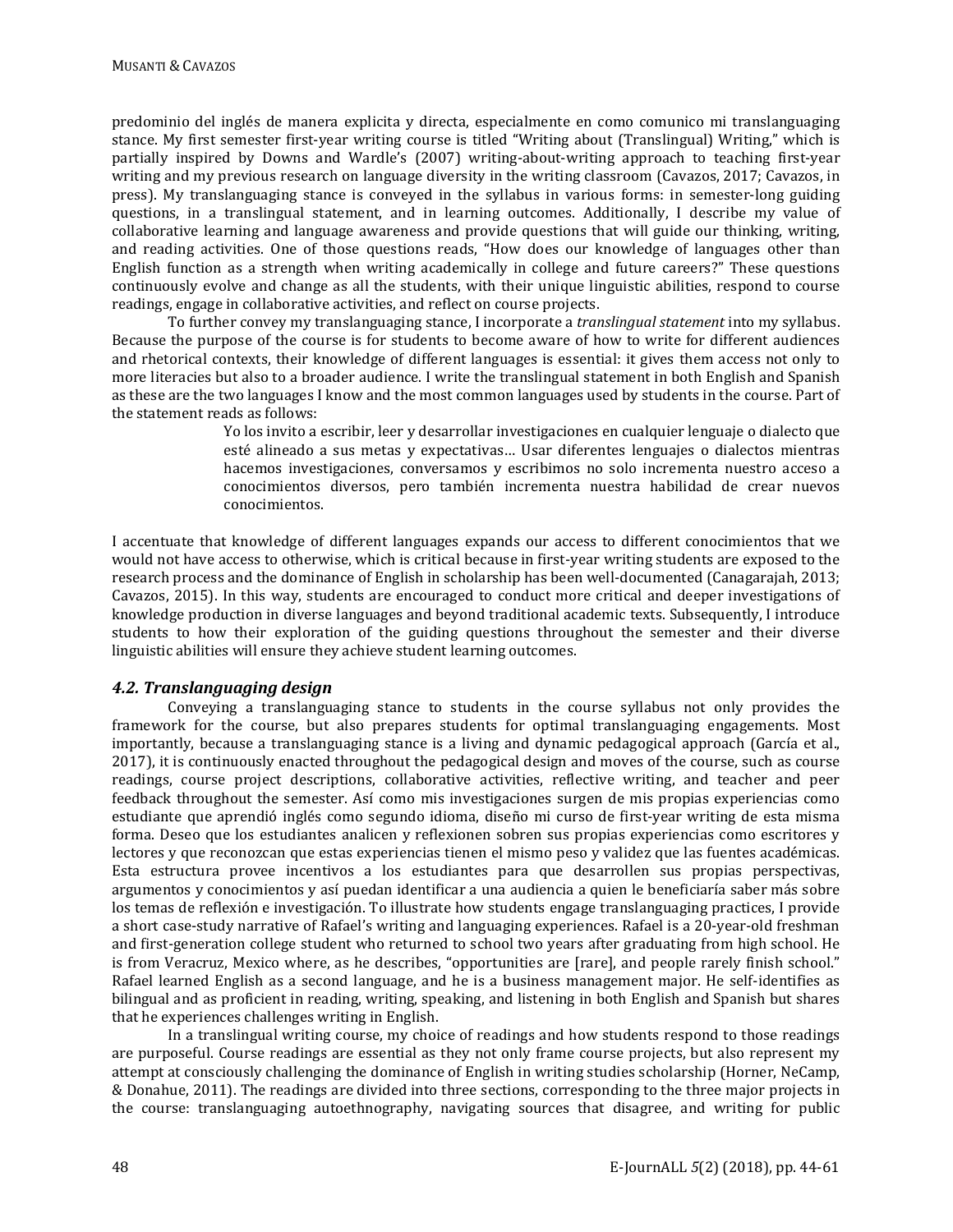change. Therefore, course readings encompass the following: personal narratives of translanguaging (e.g., Tan, 1990; Brandt, 1998), academic articles on investigating translanguaging practices (e.g., Canagarajah, 2011; Cavazos, 2017), academic articles on reading rhetorically and on arguments as conversation (e.g., Haas & Flower, 1988; Kantz, 1990; Greene, 2001), and a variety of primary documents that merge the personal and academic for the specific purpose of writing for change (e.g., Young, 2010; Guerra, 2012). Students are encouraged to respond to course readings via rhetorical responses where they analyze translanguaging events (Alvarez, 2014) and create translanguaging events. In response to Canagarajah's (2011) reading titled "Codemeshing in Academic Writing: Identifying Teachable Strategies of Translanguaging" and Amy Tan's (1990) "Under Western Eyes," which included discussion questions written in both English and Spanish as part of my translanguaging moves, Rafael wrote the following in his rhetorical response:

As writers, we are in the process of learning new strategies of writing […] Por ejemplo, yo en la clase de Cavazos me siento mas libre de expresarme major. Muchas de las veces quisiera expresarme en inglés pero no seria lo mismo que si me expresara en español, y por eso pienso que debemos usar los recursos que temenos como estudiantes "Bilingual". We also need to be more open minded; we need to think out of the box when it comes to writing. For example, Buthania uses symbols in some parts of her essay, which means that she uses symbols as another language. Maybe that's one way where she can express better […] This literacy show[s] us that we can be linguistic[ally] discriminated by the way we talk, but if we see the positive side of this, we can also use it as a motivation to overcome any language we are trying to learn.2

Rafael not only synthesizes two different course readings in his response, but also creates a translanguaging event as he uses both English and Spanish to convey how he overcame linguistic discrimination. He deliberatively challenges monolingual ideologies in written academic texts. Y es esto, precisamente, el propósito de las lecturas y preguntas de discusión —comprender y analizar los factores culturales, raciales y socioeconómicos que contribuyen al desarrollo de la escritura y la lectura en diferentes idiomas.

Después de analizar las lecturas, continuamos con proyectos reflexivos sobre la alfabetización que escribo en inglés con algunas palabras claves en español. Una de las metas del translingual autoethnography es que los estudiantes desarrollen un argumento sobre los factores que contribuyeron a su aprendizaje de las habilidades lectoescritoras. Rafael explora estos factores de su alfabetización con detalles de cómo su papa le enseñó a leer:

> Mi papa no sabía escribir ni leer tanto, pero a pesar de eso, el tomo la decisión de ñarme a leer, ¿cómo le hiso? Tal vez su instinto de enseñarnos a siempre ser lo mejor que podamos en cualquier cosa que nos pongamos en mente.

Rafael relaciona su desarrollo como lector y escritor a cómo su padre le enseñó a nunca darse por vencido. Al final de su ensayo, Rafael comparte:

We might not know it, but persons, things, can affect the way we better ourselves. Ya sea en estudiar o mejorar como personas. Siempre es bueno mirar hacia adelante sin importar lo que la gente piense. I'm very happy with everyone who helped me achieve the English language; no matter what language I learn, I will always love my Spanish because fue el idioma con el que crecí, con que el que mis papas me enseñaron, y con el que algún día le enseñare a mis hijos a ser grandes personas. I can say I know how to read/write in English, but for now on, I am going to focus on mastering my accent. It is going to be a very difficult task, but that is my goal. I know if I am willing to put all the work, I will achieve my goal. "El querer es poder."

From his initial rhetorical analysis to his reflections on his autoethnography, Rafael is building critical language awareness by using both English and Spanish in more natural ways as he draws on his language resources to convey his message. Mientras los estudiantes escriben su translingual autoethnography, los invito a identificar preguntas de investigación que surjan de sus propias experiencias. Así, los estudiantes reúnen diversas fuentes que tratan su pregunta desde diferentes puntos de vista y las analizan using rhetorical reading strategies (Haas & Flower, 1988) y enfocándose en cómo los autores llevaron a cabo sus

 $\overline{a}$ 

<sup>2</sup> To respect students' linguistic choices, their writing excerpts are included verbatim.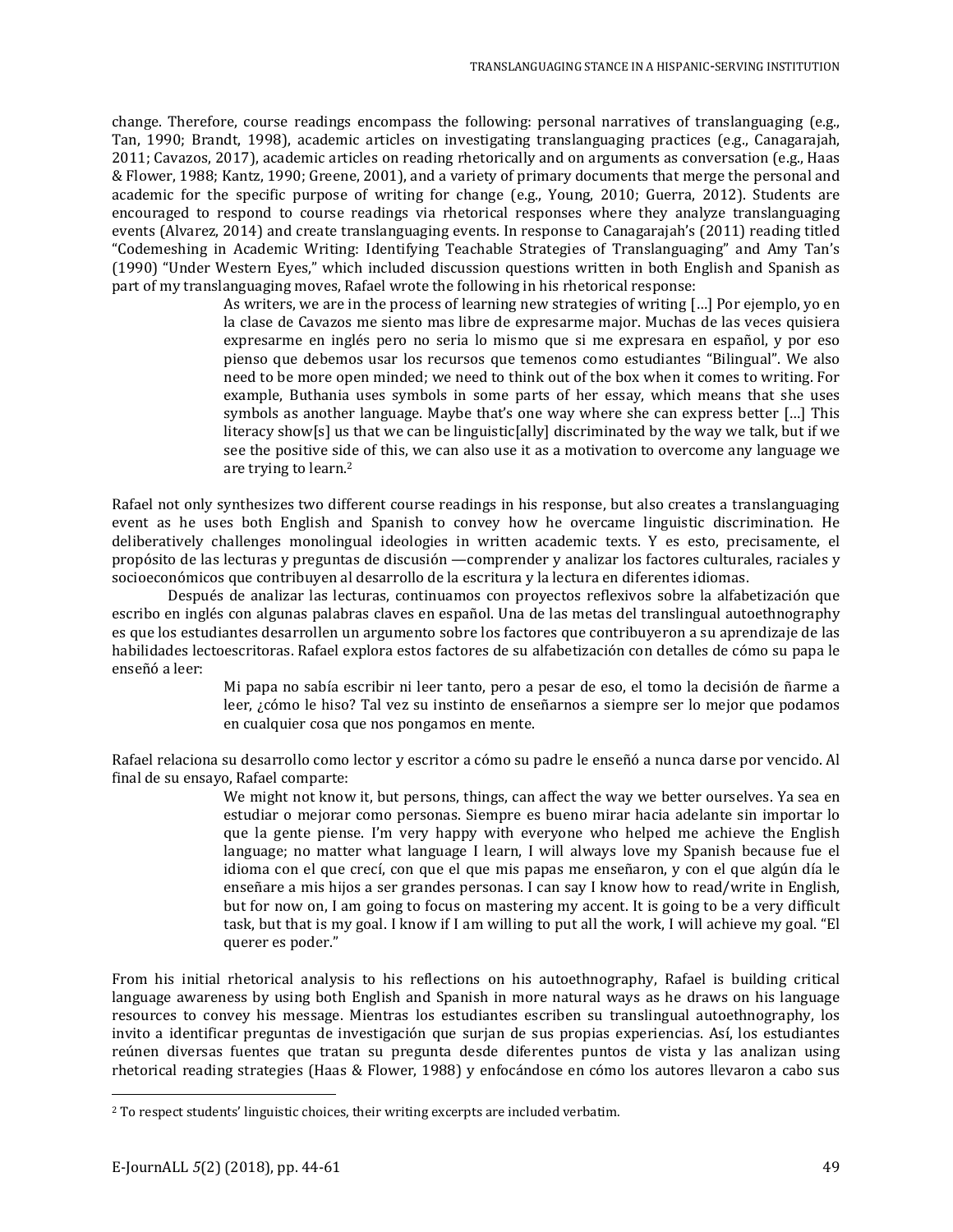investigaciones (qué argumentos, evidencia marcos teóricos emplean). El propósito de esta actividad es que los estudiantes cuestionen los argumentos presentados en estas lecturas a la vez que presentan sus propias perspectivas, contribuyendo así al debate. Ya que su padre influenció su desarrollo como lector y escritor, Rafael decidió explorar la siguiente pregunta de investigación: "¿Qué efecto tienen los papás en sus hijos al no tener conocimiento de leer y escribir?" La mayoria de sus fuentes academicas fueron en inglés pero Rafael decidió analizarlas en los dos idiomas. En su análisis, Rafael emplea las estrategias de rhetorical analysis que sugieren Haas and Flower (1988), Kantz (1990) y Greene (2001):

Literacy is a powerful tool needed in many situations, such as a country's economy. [Researchers] concluded that if we encourage people to acquire some knowledge on literacy, we can help them get jobs which will improve the economy of a country. We can use myself for example. We got more jobs due to our bilingualism and the more jobs, the more money we can make. We can change people's lives by empowering them to learn new things. My parents were the key to where I am right now. They empower me to become someone in life, and they also contributed to my literacy knowledge since I was a little boy […] La alfabetización es algo interesante de mirar. Te puede ayudar a desallorar nuevas habilidades como aprender otro idioma. Te puede mejorar la vida agarrando mas conocimiento. Todo empieza en la casa con nuestros padres. I believe that our parents are the key to our way to success.

Si enseñara el research project en mi clase de una forma estricta y si les dijera a mis estudiantes que solamente pueden escribir en inglés, tal vez algunos de ellos no llegarían a desarrollar las ideas que el uso de sus dos (o más) idiomas les permite conceptualizar. Rafael not only articulates the arguments the authors present, but he also expands upon them by providing his own experience on bilingualism—a perspective the authors he cites did not address. Rafael recognizes his goal of becoming proficient in English and is critically aware of his internal linguistic system as he draws on his language resources to strengthen his analysis.

El trabajo final requiere que los estudiantes diseñen algún proyecto para una audiencia específica y el contenido de este proyecto, regularmente, surge del translingual autoethnography y del proyecto de investigación. Rafael analiza cómo llegó a identificar a su audiencia:

> After doing project one and project two, I realized the huge impact our parents play in our education. Project three means a lot to me because it shows me how far I have gotten with the support of my parents. I always imagined myself doing something else with my life. But if it wasn't because of my parents, I wouldn't be here right now writing this project. I believe that the same way my parents supported my brothers and me is the way parents should take into consideration when it comes to helping their kids with their education journey.

Rafael wrote the above analysis in English, perhaps, because most of his academic sources were in English. The lack of sources in other languages may have influenced his decision to create a document that would appeal to parents in Spanish. While his analysis of genre choices is in English, he decided to analyze the document he created, a flyer, in Spanish (see Figure 1).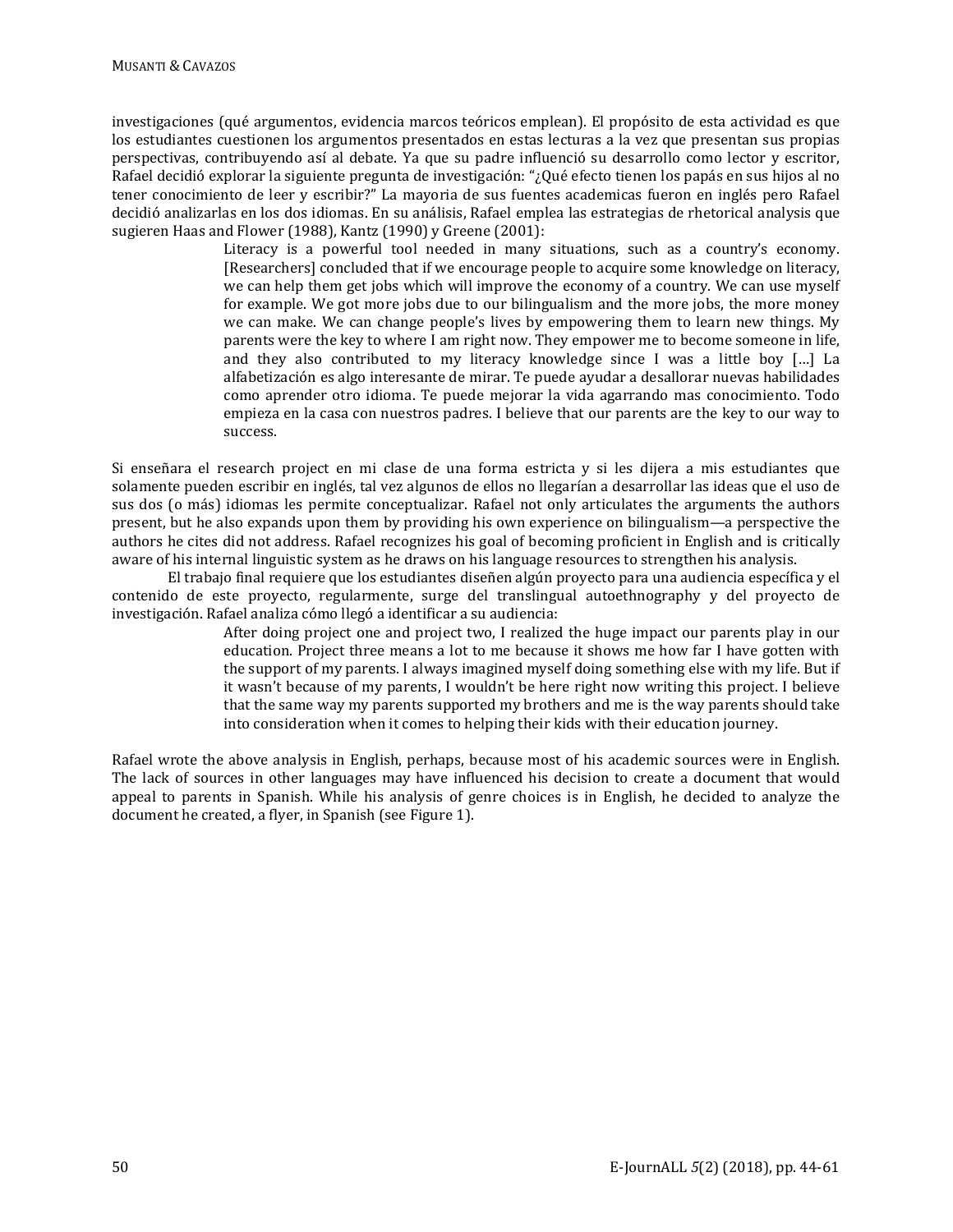

*Figure 1.* Rafael's public document.

He shares: "En este proyecto 3 la audiencia que elegí fueron los padres […] No necesariamente tienen que ayudarles con sus trabajos sino alentarlos y apoyarlos con otros recursos, como los que mencioné anteriormente." Rafael has taken a translanguaging stance by addressing his intended audience, parents, in Spanish, which allowed him to develop rhetorical and linguistic agency as he draws on his full linguistic repertoire throughout the various stages of his writing projects.

#### *4.3. Translanguaging moves*

A translanguaging stance is enacted throughout the semester via class activities, course discussions, and feedback to student writing. Aunque durante los translanguaging moves sentía que siempre tenía que regresar al inglés, ya sea para explicar alguna lectura o rhetorical reading and writing strategies, Rafael's reflections illustrate how a course focused on overt translanguaging moves creates optimal opportunities for learning, writing, and the creation of meaning. Rafael synthesizes various perspectives presented in the course through course readings, original research, and personal experiences with writing and reading in different languages. This type of synthesis and critical analysis is the work we expect from first-year writing students—enhancing their ability to think critically and rhetorically about their writing choices and to develop their own voice and perspectives. In the final reflection of the course, where students are expected to self-assess their rhetorical writing abilities, Rafael narrates:

Voy a escribir en español porque es una de las experiencias que disfrute durante este semestre. Toda mi vida desde que llegué a este país, nunca volví a poner en práctica mi forma de escribir en español. Como el español es parte de mi cultura creo que por eso no me costó tanto trabajo volverme adaptar a él. Al usar el español en esta clase, me ayudo a entender las materias mejor. Cuando se requirió hacer apuntes de la lectura, yo siempre los hacía en español. Esto me ayudaba a regresar y mirar los puntos importantes de la lectura. Siento que, por ser mi primer idioma, le encontraba más sentido a lo que apuntaba. Atreves de estas lecturas que tuvimos en clases aprendí que nadie se tiene que sentir menos por como hablas el inglés. *Amy Tan dice que no importa si tienes un "broken english" porque cada quien tiene su forma de expresarse.* Al igual cuando se requiere escribir. Vershawn AshantiYoung nos enseña que los escritores deberían de usar su propio inglés. No importa si es black english, mexican english, or any other type of english. Young en sus lecturas nos demuestra que también no deberíamos de solo usar una lengua a la hora de escribir. Él dice that it is okay to code mesh cuando sea necesario … Algo que me gusto de esta clase fue que pude utilizar mi lenguaje más fuerte. Me hiso sentir más libre de asimismo … En un futuro talvez ya no vuelva a utilizar el español debido a que los demás maestros no piensan como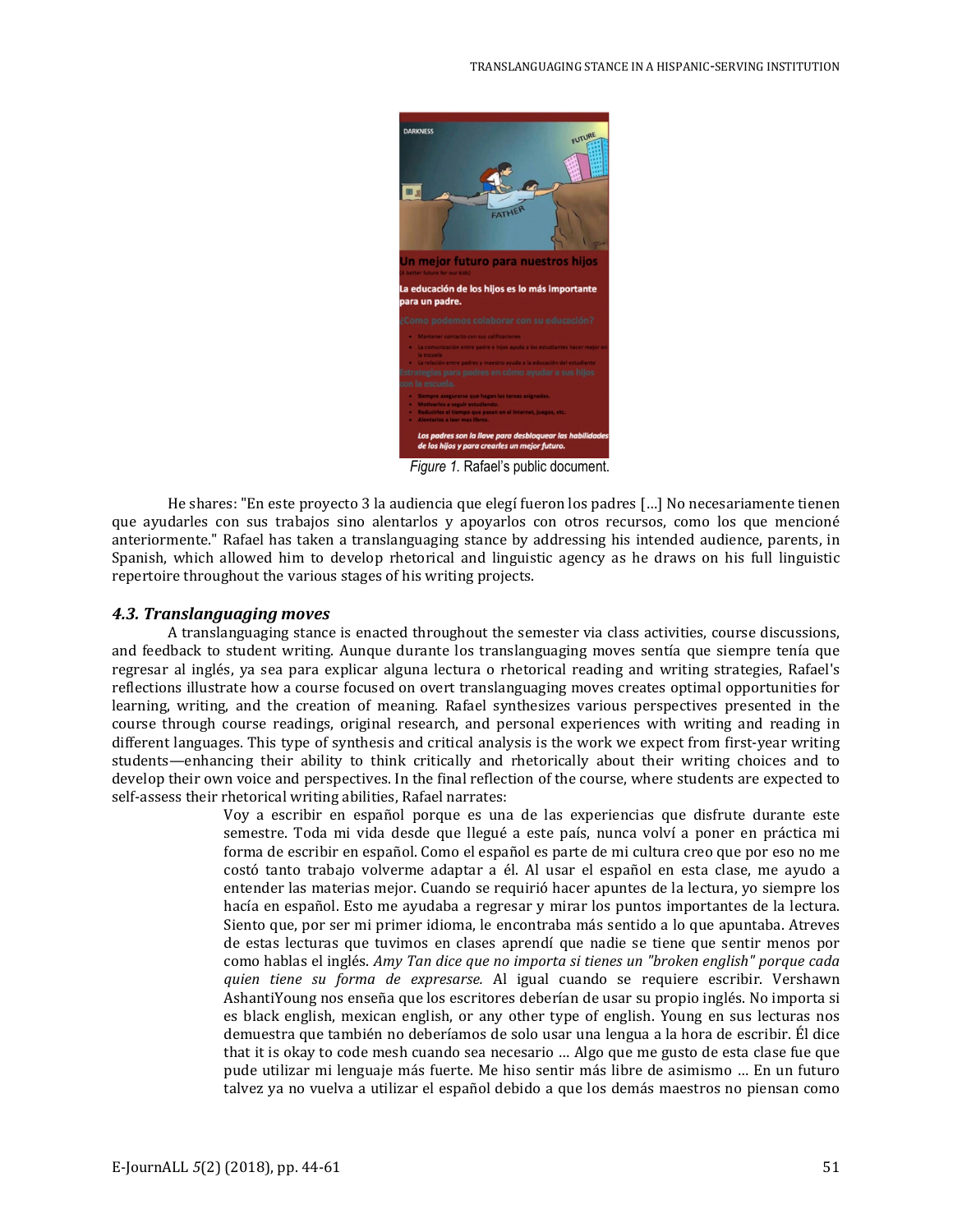usted … Al dejarnos comunicarnos en español fue algo realmente excitante, porque yo hasta la fecha no tengo la confianza suficiente para poder comunicarme oralmente en inglés.

My translanguaging moves, inviting students to engage reading and writing in Spanish in an English writing class through discussion questions and written feedback, facilitated Rafael's linguistic agency and awareness. Rafael challenged the perception that learning and writing only happen in English by reconnecting with the Spanish language in written form, which is one of the learning moments he explicitly states that he valued. If our goal as first-year writing teachers is to teach students how to engage rhetorically with course readings, research, and their projects, then we must consider that students may be adept at rhetorical analysis in languages other than English.

## **5. Sandra's translanguaging stance and design**

My pathway to bilingualism was later in life, as I came to the United States to pursue a masters' degree. I am originally from Argentina, so Spanish is my first language. I see myself as a teacher educator with a passion for inquiry, and as a sequential bilingual who discovered the meaning of translanguaging when I arrived in South Texas seven years ago to teach in the bilingual education EC-6 (early childhood through sixth grade) teaching certification program. I was puzzled and I marveled when listening to my students using their Spanish and English repertoire in such a fluid and complex way. I was also saddened to hear them apologize for speaking *pocho*, a new term to me at the time, which to them means that they do not speak well enough. This illustrates how the stereotypical characterization of bilingual Mexican Americans as people who speak English but lack fluency in Spanish embodies an ideology of language oppression and suppression still prevalent in this region and across the nation.

As a teacher educator, I felt the need to explore how to better integrate students' communicative practices in the courses I was teaching for the bilingual education certification program that were taught in Spanish. As I taught these classes, it became clear that English was unavoidable for several reasons. First, the lack of materials written in Spanish that were appropriate to cover course content. Second, the dominant presence of the English language in the schooling experiences of my students and the configuration of bilingual education itself. And, most importantly, translanguaging was evident in students' interactions in class and written assignments as well as in my teaching.

The self-study was conducted in one of the five courses required for the bilingual education certification, Foundations of Bilingual Education and English as Second Language (ESL), one of the first courses in the bilingual courses sequence. All bilingual specialization courses in the program are taught in Spanish. The group of student teachers registered for these courses represented the student profile of most of my undergraduate classes and students in this program. A class survey showed that of a total of 25 students, 19 indicated they speak Spanish as a first language, three English, and three both. However, when asked which language they dominate, nine indicated Spanish, nine English and seven both. In addition, 18 believed their writing skills were stronger in English, five in Spanish, and two in both languages. The survey asked them to identify the language in which they feel most comfortable reading for a class. 10 students indicated both languages, 10 chose English, and only four chose Spanish. These data portray a complex linguistic landscape that informs and impacts my pedagogical stance, course design, and pedagogical moves.

## *5.1. Translanguaging stance*

At the beginning of each course, I lay out what I call the *contrato pedagógico*, a pedagogical agreement that bounds what I do and what I expect from my students. This is also an opportunity to provide a pedagogical rationale informed by theoretical principles for my approaches to teaching. For instance, as I discuss with my students what teaching and learning are, I define learning as a social process that is coconstructed through interaction with each other and the course content. As a result of my ongoing inquiry on translanguaging dynamics in my courses (Musanti & Rodriguez, 2017), I have freed myself from chains imposed by the relentless push for strict language separation in bilingual education contexts (García, 2014; Mazak, & Herbas-Donoso, 2015). However, the pathway to translanguaging pedagogy is still a road under construction. Framing the course from a translanguaging perspective required me to make explicit statements in the course syllabus for student teachers. Initially, given the predominant monolingual ideology dominating education in the region, it was important to clearly define the role of English in a course taught in Spanish. The following statement in Spanish followed the English version and was discussed with students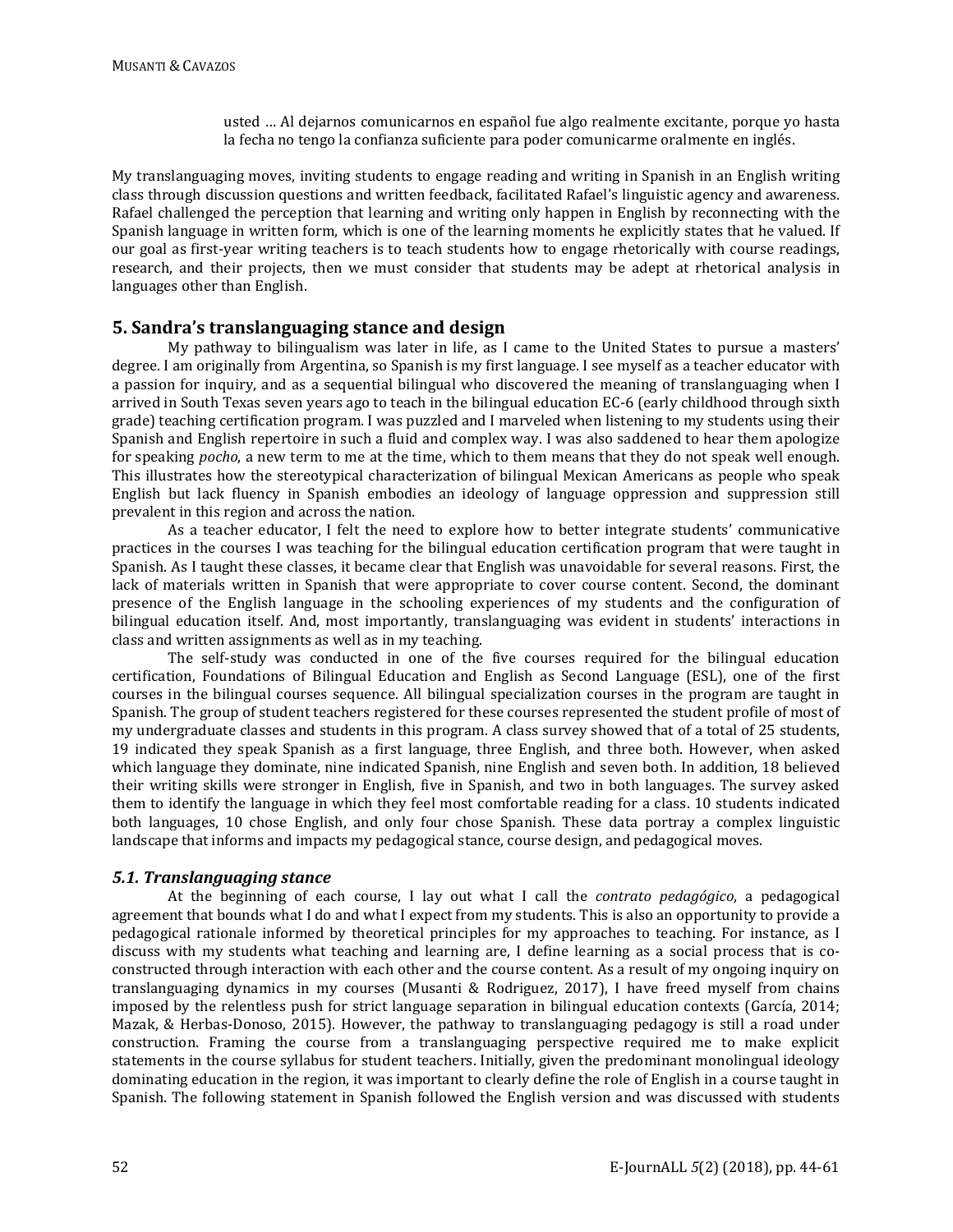the first week of class. The statement explains how bilingual people use their linguistic repertoire to communicate and make meaning and how I am including translanguaging as an innovation in my classes to integrate students' full linguistic repertoire:

> Un aspecto innovador de este curso es el uso del translenguar. La noción de translenguar está basada en que la gente bilingüe usa el lenguaje para muchos propósitos incluyendo la expresión de ideas y la interacción (García, 2009). En las comunidades bilingües, así como en los salones de clase que sirven a estudiantes bilingües, los participantes utilizan el translenguar como un mecanismo no sólo de comunicación sino también de pertenencia al grupo de hablantes que negocia significados a través del uso de las dos lenguas con diferentes personas, en diferentes contextos y con diferentes propósitos. En este curso usaremos todos los recursos lingüísticos de las aspirantes a maestras bilingües, es decir, las clases modelarán el uso del lenguaje inglés y español para la enseñanza bilingüe y a la vez promoverán el uso del lenguaje de modo tal que facilite el aprendizaje.

As this course is designed for pre-service bilingual teachers, an important feature of my translanguaging stance was including the preview-view instructional strategy to use as a model of instruction in a bilingual classroom. This particular strategy has been thoroughly described (e.g., Freeman & Freeman, 2005; Mercuri, 2015) and consists of introducing a topic in the language that is not targeted for instructional purposes but is part of students' linguistic repertoire as a way to create background knowledge, and then developing the main portion of the lesson in the language of instruction. Sometimes, a review moment is included at the end of the lesson when the instructor returns to the minority or non-targeted language for content integration or to establish explicit cross-linguistic connections (Mercuri, 2015). The preview-view approach was reflected in the organization of the course, which involved an initial week discussing basic ideas on bilingualism by reading, writing, and talking in Spanish as a preview of the content. The following three weeks, we covered content on first- and second-language acquisition theories (e.g., Wright, 2015) while doing some writing and discussion in Spanish. Then, we continued the course in Spanish, referencing these authors and theories when appropriate but using Spanish as the language for teaching and learning.

### *5.2. Translanguaging design*

One important translanguaging factor in how students are granted access to knowledge relates to the availability of materials in different, "named" languages or "the language of a nation or a social group" (Otheguy et al., 2015, p. 281) included in the course. Resources related to bilingual education in the United States are available mainly in English. Even though this trend seems to be changing, it still shows how English is legitimized as the language of knowledge and science (Mazak & Herbas-Donoso, 2015). Course readings were in Spanish and English. The textbook assigned to the course was a recently published book in Spanish (Guerrero, Guerrero, Soltero-González, & Escamilla, 2017), one of the few available related to the course's topic. I assigned other readings to expand each topic, some of which were in English. One criterion for including a given reading in English was that it was relevant or that it covered a specific aspect of a topic not found in any of the Spanish texts. For instance, for a topic like historical and legal foundations of bilingual education, the syllabus included two readings in Spanish (Aquino-Sterling, Rodríguez-Valls, & Outes, 2017; Crawford, 2001). However, student teachers read materials relevant to bilingual and ESL education in Texas that were available only in English through the Texas Education Agency. An important insight related to the decision to include texts in Spanish and English to address the same themes is that this practice afforded student teachers with opportunities to shuttle between texts and languages. Thereby, students engaged in translanguaging through reading and writing about those texts—an important cross-linguistic skill for future bilingual teachers.

Another important component in the course design that reflected elements of a translanguaging approach were the assignments. All assignments were required to be written only in Spanish in previous versions of this course. However, for this iteration of the course, I purposefully made some changes to reflect the translanguaging stance of the course while trying to safeguard Spanish as the main language for teaching and learning. I struggled with this decision because most of my students have had minimal opportunities to develop academic Spanish writing skills. Only five students in a course of 25 believed their writing skills were stronger in Spanish than English. These were students who had completed most of their K-12 schooling in Mexico.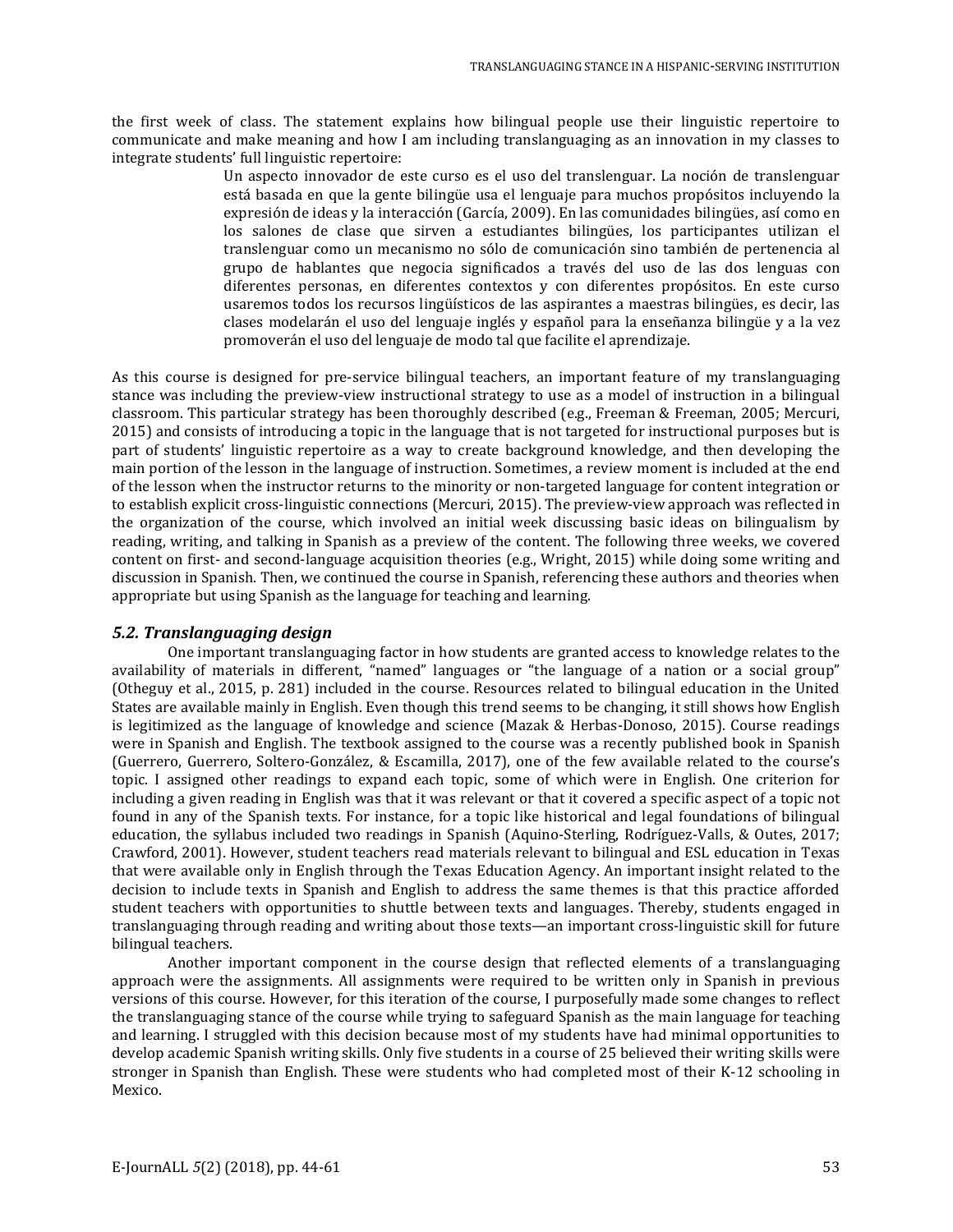I designed a collaborative reflective inquiry assignment that attempted to incorporate two key translanguaging approach tenets: to appeal to student teachers' full linguistic repertoire (García & Li Wei, 2014), and to engage in a process of inquiry in collaboration with peers and the community through the use of their full range of oral and written translingual strategies (Canagarajah, 2013; Cavazos, 2017). During the semester, student teachers received detailed instructions in Spanish and English to complete the assignment. The following is a transcription of the assignment description included in the syllabus:

> This assignment requires that you and one or two peers (no more than three students per group) conduct research to investigate the state of bilingual education in Texas and teachers, administrators, students, and/or parents' beliefs and knowledge about bilingualism and bilingual education. You will conduct this research in English and Spanish. However, you will write the paper mainly in Spanish using English when appropriate (for instance, quoting a text or a participant). Detailed instructions are available in Spanish and English in Blackboard.

The research paper included three parts: (a) a collaborative writing project including a review of the literature, an explanation of the methodology, and data collection; (b) an individual reflective writing project analyzing the interview data, and (c) a team-led showcase of the research results in the form of an infographic. As this was a multilayered project, I dedicated a class to discussing the instructions in Spanish.

Por ejemplo, expliqué y di ejemplos de cómo elaborar la revisión de literatura, un género con el cual mis estudiantes no habían tenido experiencia, por lo que fue importante darles una estructura sólida para guiar su trabajo. Esta estructura incluía preguntas tales como ¿cuál es el tema central?, ¿qué conceptos o ideas contribuyen a explicar ese tema?, ¿qué fuentes usaré?, entre otras. Además, el diseño de esta actividad integraba momentos para que pudieran revisar sus borradores en grupo y de manera individual utilizando unas rúbricas preparadas con este fin. Through examples and targeted questioning, I instructed students how to approach writing a research paper, scaffolding their writing process in the new genre of conducting a literature review in Spanish. Critical in this process were spaces to provide peer review, following a rubric intended to support student teachers' linguistic knowledge. The inclusion of translanguaging spaces to revise and read each other's work in Spanish was important for comparing different elements of Spanish academic writing vis-à-vis elements of English academic writing, like the use of punctuation and sentence structure, among others.

To provide the opportunity to represent and communicate their knowledge in a graphic manner, I asked students to work in teams to create an infographic. The graphic (Figure 2) showcases student teachers' learning about content as well as how they embraced translanguaging to communicate knowledge. The infographic uses different language features strategically to inform an audience of families, communities, and/or educators, depending on the group research topic (Otheguy et al., 2015).



*Figure 2.* Infographic created by Sandra's student teachers.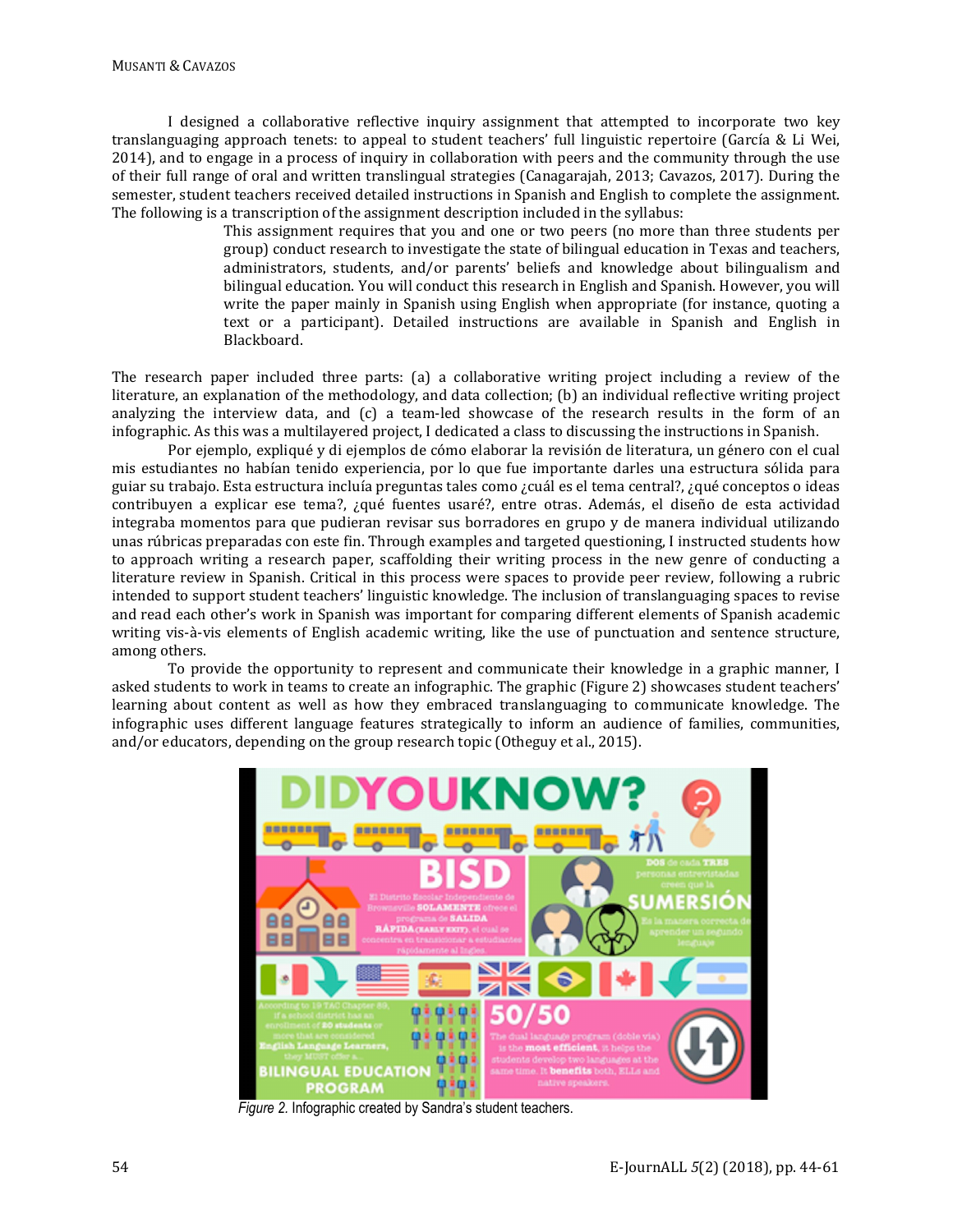#### *5.3. Translanguaging moves*

During the semester, I purposefully described and explained how languages are resources for learning and how the impact of not allowing students to use their whole linguistic repertoire might affect their achievement. This was a very conscious decision on my part to model and to facilitate their understanding of what it means to leverage language for student learning. My pedagogical moves, or what García et al. (2017) identified as translanguaging shifts, were imprinted with this idea. In one of my initial journal entries I described a classroom event and the pedagogical move that emerged:

> When discussing the first reflective writing activity, the prompt indicated that they could write it in English, Spanish, or using both languages. My purpose was to open this activity, so they could use the language they felt most comfortable with or that they felt it was more suitable to convey their understanding. But I realized they weren't sure what it could mean to use both languages. So, we discussed possibilities*.*

Allowing myself to purposefully explore and open spaces for translanguaging in my courses was liberating and empowering for the student teachers and for me. During that conversation, student teachers shared different translanguaging examples, for instance, the use of terms that are difficult to translate, such as *open house*, due to the strong sociocultural component reflected in an event typical of schools in the United States. I came to the realization that translanguaging practices had been part of my teaching approach as well as of my students' interactions as they grappled with content. However, in hindsight, I see how I limited the use of translanguaging to scaffold students' access to meaning as opposed to integrating it as a purposeful pedagogy (García et al., 2017). I recognized the need to incorporate English when delivering instruction in Spanish to support student teachers' understanding of the course content, as well as to introduce them to specific terminology that they would encounter as future teachers in the realm of schools. For instance, in many of my presentations in Spanish I included references to educational terminology in English, such as *English language learner*, *sheltered instruction*, and *seal of biliteracy*, among other terms that were coined to define the specifics of the bilingual educational landscape in the United States. Interestingly, I did not find the same pattern in the materials I generated for my presentations in English. This exposes the hegemony of English in bilingual teacher preparation.

Gabriela's case illustrates the possibilities of a translanguaging pedagogy from the student perspective. Gabriela is in her thirties and she is a mother of two who is clearly more comfortable speaking in English during class. She identifies Spanish and English as her first languages, and English as her dominant language. She indicates that she uses both languages to communicate with family and friends but she speaks mostly English with her children: "Spanish only when needed, or when speaking to my mother or friends that strictly speak Spanish." Her writing and reading skills are stronger in English and she did not have any experience in a bilingual education setting during her schooling in the United States. Both of her parents speak Spanish and one speaks English. She is a first-generation college student, as her mother completed an elementary level of schooling and her father completed high school.

Her class assignments provide a glimpse into her journey through language and a rationale for her choice to become a bilingual teacher despite her struggles with Spanish. Students wrote four *escrituras reflexivas* (reflective writing assignments) responding to different prompts designed to demonstrate understanding of concepts, integration of ideas, and connection and application to their experiences as learners or as future teachers. For her first reflection, Gabriela wrote:

When it comes to speaking Spanish, it is not highly valued by a lot of people. As a teacher there will be students that can't speak the language very well. Speaking a second language is not a deficit. . . . Although my Spanish is not very fluent, I consider to have an extra advantage (meaning extra and not less) when it comes to communicating with people with more than one language. . . Although I consider myself bilingual I found that the first week of class was a little overwhelming due to trying to articulate in a second language. Las palabras escolarizadas parecían un lenguaje completamente nuevo para mí. A principios de la segunda semana empieze a pensar como me hería en esta clase, no solo hablando mi lengua menos usada, pero también aprendiendo palabras escolarizadas.

Even though I did not mandate that students write the reflections in Spanish, Gabriela made the attempt to use Spanish as she reflected on her use of language. She translanguaged to refer to her struggle with *palabras escolarizadas,* her term for academic Spanish. Her reflection renders a metalinguistic analysis of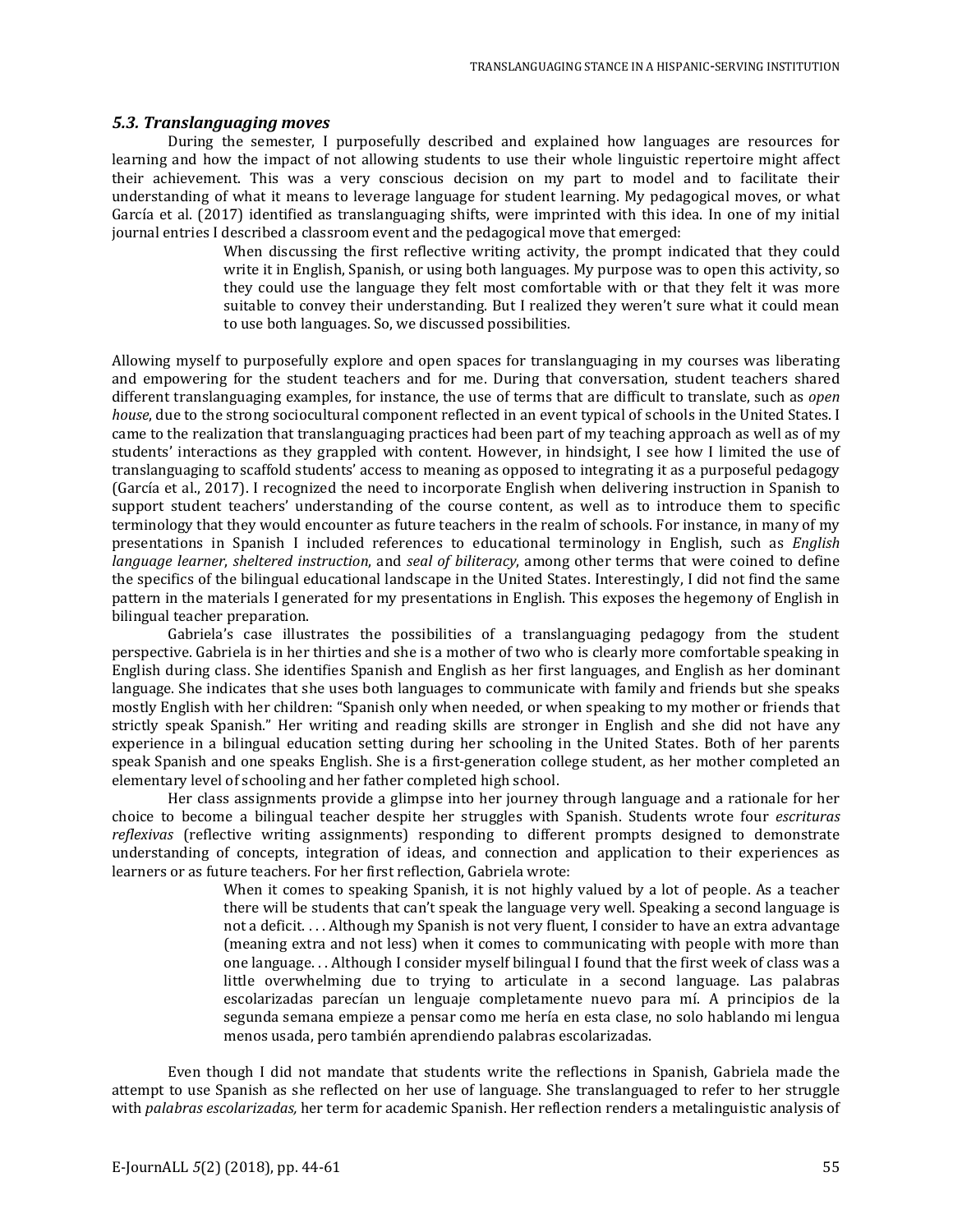her language development by demonstrating the importance of leveraging bilingualism while avoiding segregation practices typical in the region. Gabriela notices how bilingual students in the region are separated from "regulars," or mainstream students, for instruction. This is a practice she observed with her own children and that she explored through the collaborative inquiry project. She recognizes she has a long way to go in terms of mastering the norms of the Spanish language that are expected by teachers, schools, and society. Following a segment of her fourth *escritura reflexiva* where she describes how she had to navigate Spanish teaching and learning:

Al empezar este semestre se me hico difícil hasta contemple cambiar de programa porque, aunque si entendía lo que se dice en español, aunque un poco lento comparados con otros estudiantes que usan español como lengua primaria . . . Me sentía como ese estudiante bilingüe separado de la clase por tener otra lengua primaria. Esto fue el principio del semestre. . . Esta semana que paso ya 8 semanas … le comenté [a una amiga] que, aunque ya sé que todavía necesito bastante practica y enseñanza, pero siento más cómoda en desarrollando la segunda lengua y siento que ha logrado crecimiento en mi segunda lengua con el español académico. Hasta en veces en contexto que no es la universidad se me sale la segunda lengua con personas que normalmente hablo solo inglés. . . . Mi compañera que conocí este semestre por tener todas las clases iguales habla español en su primera lengua. Es como ejemplo bilingual pairs porque en las clases de inglés yo también le puedo ayudar. . . Por eso … pienso que el desarrollo del bilingüismo funciona mejor cuando están los estudiantes juntos y no segregados.

Gabriela's *escrituras reflexivas* show how she took a stance, too—she embraced her Spanish background and used it effectively to communicate her emotions, thinking, and struggles with *palabras escolarizadas* in her first reflection, and seamlessly transitioning from English to Spanish to produce a powerful statement. Then, in her last *escritura reflexiva*, ella vuelve a describir su lucha y sentimientos and how this discomfort with Spanish transforms into some level of comfort with the language as the semester progressed. Her reflections and the collaborative inquiry paper show how she grapples with what she has learned in the course about bilingualism and bilingual programs and the monoglossic ideology that keeps imposing a language separation and devaluing Spanish as a legitimate resource for learning:

Cuando las participantes dos y tres contestaron que la mejor manera de adquirir [la segunda] lengua para sus hijos en la escuela contestaron "mezclados" no están totalmente incorrectas. Los programas que se han mostrado más efectivos en disminuir la brecha académica de los estudiantes bilingües son los programas de lenguaje dual.

Gabriela explains how parents participating in her research responded that the best way for their children to learn languages is "mezclados," meaning integrated as opposed to separated. Her narrative demonstrates the rhetorical power of learning with the languages *mezclados*, and the implicit understanding that there is value to the transligual practices that are a part of the community's and students' linguistic repertoire.

## **6. Discussion and conclusion**

As we reflect on our respective journeys through the translanguaging *corrient*e, we see the importance of opening translanguaging spaces in our classrooms to leverage our students' linguistic resources for learning. When educators engage in reflections about languaging, they gain insights that can impact their translanguaging stance and the design of activities and assignments focused on leveraging students' languages for learning and knowledge-making in equitable ways (Cavazos et al., 2018; García & Kleyn, 2016). A translanguaging pedagogy should not be conceived only as a scaffold to support students' language development or content comprehension; rather, it should be understood as purposeful and strategic (García et al., 2017). Our pathways show important commonalities in disclosing our translanguaging stance, in our instructional design, and in the consequent pedagogical moves that we implemented. However, we also identify tensions and challenges in our experiences, specifically in counteracting the power of English as the perceived language of teaching and learning with the knowledge-making opportunities Spanish offers in educational contexts (Mazak & Herbas-Donoso, 2015).

Our personal histories and professional trajectory shape our translanguaging stance. Alyssa's stance grows from her background in language diversity in writing, which impacts her choice to focus on rhetorical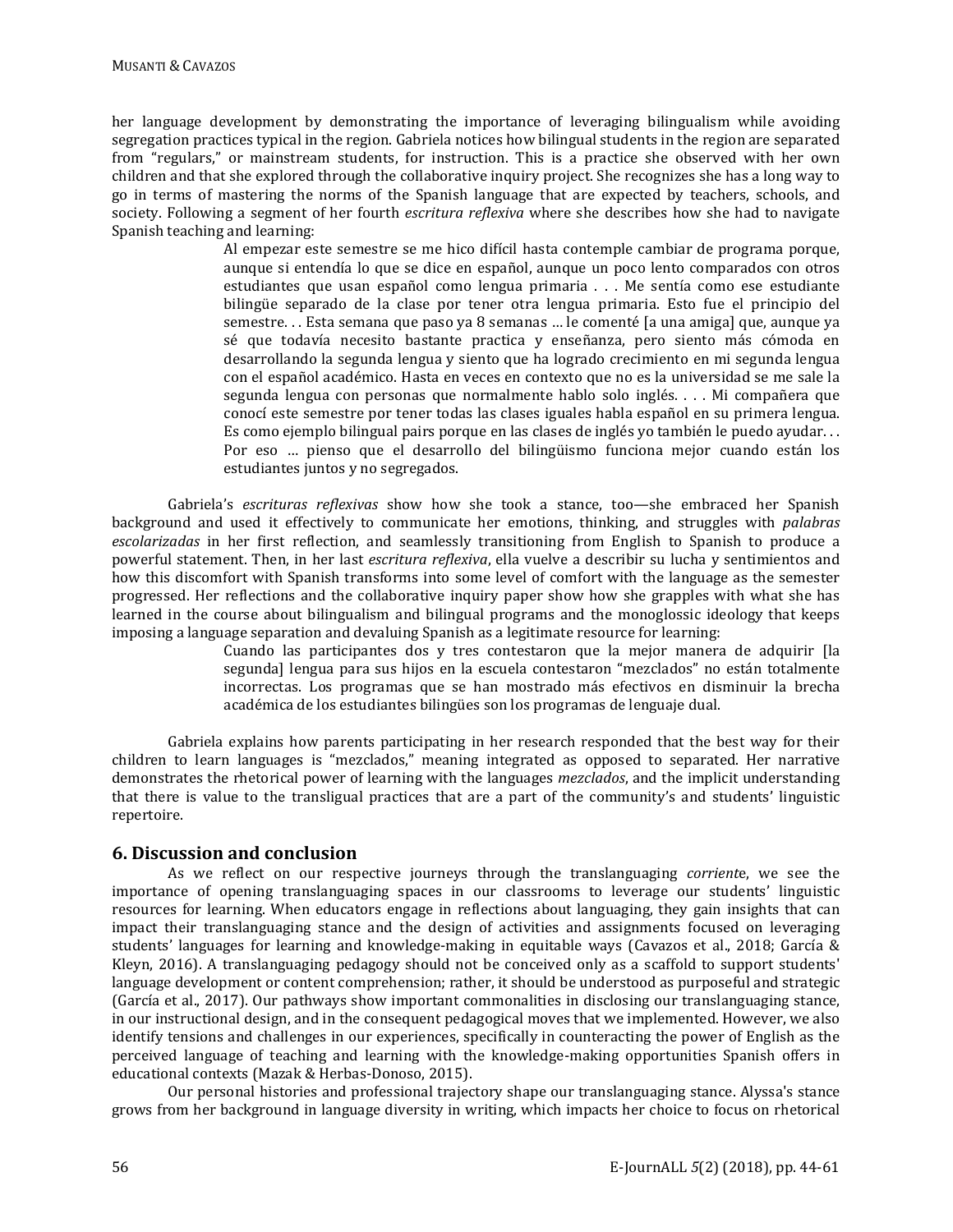language awareness (e.g., audience, purpose, genre, and language choices) in the teaching of writing. Sandra's stance grows from her background in teacher education and her work with bilingual teachers, which influence her focus on the pedagogical implications, the moves, and impact on bilingual teacher candidates. A common point in our stance is our commitment to the problematization of language: to making students aware of the monoglossic view of bilingualism by inviting them to reflect on and enact languaging (Swain 2006; Otheguy et al., 2015).

Our instructional designs integrate translanguaging spaces that Li Wei (2017) defines as "created by and for translanguaging practices and a space where language users break down the ideologically laden dichotomies between the macro and the micro, the societal and the individual, and the social and the psychological through interaction" (p. 15). Alyssa opens a space for self-reflection through language by designing a translingual autoethnography assignment, which invites students to leverage their language resources in creative ways as they consider audience while exploring their experiences as writers and readers. Sandra uses the preview/view model to show student teachers how to purposefully integrate translanguaging spaces in their own classrooms, so their future students might have access to opportunities to use all their language resources for learning. In agreement with García et al. (2017), our translanguaging designs illustrate key purposes of a translanguaging pedagogy: they provide opportunities to develop linguistic repertoires, create spaces for students' bilingualism and ways of knowing, and support students' bilingual identities and socioemotional development (p. 7).

In the process of designing our courses, planning each class, and delivering instruction, we were both confronted with the struggle of a perceived need to return to English when describing our respective pedagogical approaches and leaning expectations in the syllabi and during class discussions of concepts and terminology well-established in the scholarship in English. Sandra noticed that her syllabus was dominated by English despite being a class taught in Spanish. The fact that English was the language of choice conveyed a contradictory message, ultimately legitimizing English as the default language of instruction. While Alyssa also noticed the dominance of English in her course syllabus, she experienced more challenges countering the dominance of English during verbal interactions with students, especially as she attempted to translate concepts in Writing Studies to Spanish, such as *rhetorical reading*, *rhetorical writing*, and *using sources persuasively*. Although Alyssa could use a direct translation of the terms, they would not have the same meaning for the students because they have not been exposed to them in academic Spanish. When Alyssa has conversations with students in Spanish about their writing, she does not necessarily need to translate those or other terms because that is how they appear in the scholarship of the discipline in English. In this way, Alyssa and her students continue to challenge dominant expectations of standardized or *correct* language use in academic contexts by drawing on all their language resources. Similarly, English became unavoidable in Sandra's class, especially in relation to terminology that defined specific aspects of the educational bilingual and ESL learning landscape. For instance, Sandra made the decision not to translate terms, such as *sheltered instruction* or *English language learner*, among others, as those terms are central to the field and intrinsic to the educational landscape in the United States. These concepts are a part of the academic knowledge required for bilingual teachers and need to be part of their linguistic repertoire. However, Sandra includes, as course content, conversations around translations of key academic terms and the nuances in meaning (e.g., literacy, biliteracy, and dual language programs are terms that have been translated in different ways). This is an important skill that bilingual teachers need to develop and use as they plan spaces for students to build on cross-linguistic connections. The tension between English and Spanish reflects the hegemonic position of English as a language of knowledge and learning (Mazak & Herbas-Donoso, 2015) despite the bilingual and bicultural sociohistorical roots of the community and the region. Drawing from our teaching experiences, within each of our academic disciplines, we see the need to produce and identify scholarship that engages disciplinary concepts in Spanish.

By providing spaces for translanguaging, our pedagogical moves reflejan lo que los estudiantes son capaces de producir—critical reflections on and enactments of new ideas using their full linguistic repertoire. If we genuinely believe, as translingual educators and scholars across academic disciplines, that multilingual students operate from one internal linguistic system, then we must ensure that our pedagogy and learning expectations reflect one linguistic system. Rafael's and Gabriela's respective reflections illustrate the benefits of creating a learning space where students can enact their linguistically diverse agency with a purpose. Gabriela's reflective writing shows how she moves from acknowledging her feelings of inadequacy trying to express herself through *palabras escolarizadas—*as she identifies academic language—to embracing *escrituras reflexivas* as opportunities to construct knowledge in Spanish and articulate her understanding of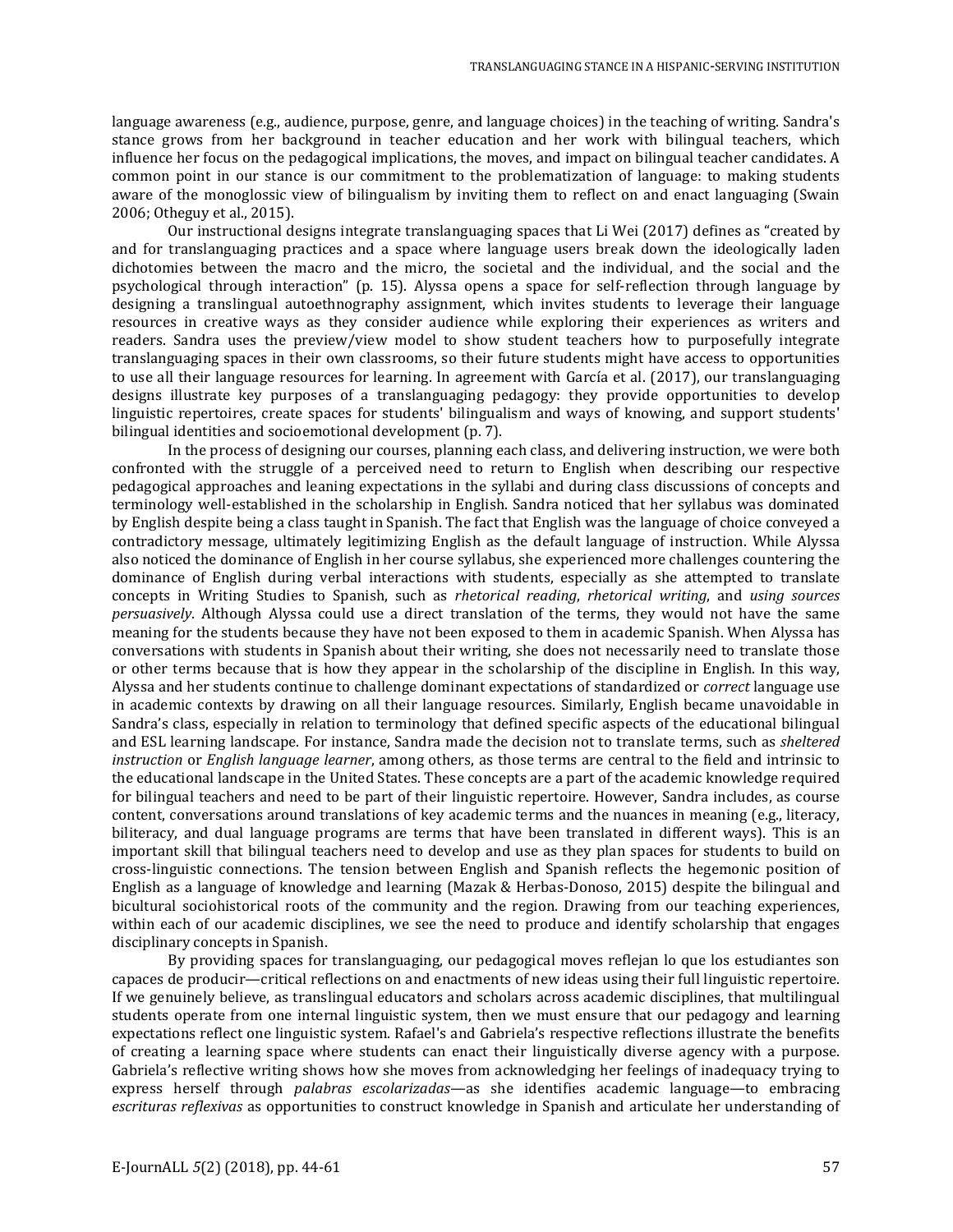bilingual education and bilingualism. Assessing Gabriela's writing from a standard language position would render her writing as insufficient; on the other hand, acknowledging her production as the enactment of her linguistic repertoire and her efforts to pull from different language features, both in Spanish and English, allows us to see her growth in terms of language nuances and comprehension of linguistic and cultural issues impacting bilingual learners. As with Gabriela, Rafael also uses his full linguistic repertoire to reconnect with Spanish, his native language, as he reflects on his early literacy history, conducts original research on the role of parents in literacy development, and designs useful flyers on literacy support for Spanish-speaking parents. Gabriela and Rafael were both critically aware of when and how they used Spanish as well as their own levels of literacy and fluency in both languages. Their ability to use their full linguistic repertoire leveraged their language learning experiences in the course by strengthening their analytical skills in both languages.

Our critical reflections on teaching *Rhetoric and Composition I* and *Foundations of Bilingual Education and ESL*, respectively, illustrate translanguaging pedagogies at all academic levels from first-year to upperlevel, discipline specific coursework. Our experiences reflect the benefits of engaging in cross-disciplinary conversations to create optimal opportunities for students to reflect on and engage their full linguistic repertoire. As a result of our experiences in this collaboration, we propose higher education faculty should engage in continuous reflection on not only our translanguaging pedagogical approaches, but also on students' translanguaging reflections and creations, which can lead to new insights on how we might (re)design future iterations of purposeful translanguaging pedagogies. While we continue to challenge the dominance of English as the language of instruction in higher education, we also acknowledge that we must continue to draw on our full bilingual repertoire as we account for discipline-specific expectations and students' unique language histories.

## **References**

- Alvarez, Steven (2014). Translanguaging tareas: Emergent bilingual youth as language brokers for homework in immigrant families. *Language Arts*, *91*(5), 326–339.
- Aquino-Sterling, Cristian, Rodríguez-Valls, Fernando, & Outes, Rosario (2017). La educación bilingüe en Estados Unidos de Norteamérica: Continuidades y discontinuidades históricas y actuales. In Michael Guerrero, Maria Consuelo Guerrero, Lucinda Soltero-González, & Kathy Escamilla (Eds.), *Abriendo brecha: Antología crítica sobre la educación bilingüe de doble inmersión* (pp. 1–18). Albuquerque, New Mexico: Fuente Press.
- Brandt, Deborah (1998). Sponsors of literacy. *College Composition and Communication*, *49*(2), 165–185.
- Bullough, Robert V., & Pinnegar, Stephanie E. (2004). Thinking about the thinking about self-study: An analysis of eight chapters. In John Loughran, Mary Lynn Hamilton, Vicki K. LaBoskey, & Tom Russell (Eds.), *International handbook of self-study of teaching and teacher education practices* (pp. 313–342). Dordrecht, Netherlands: Kluwer.
- Canagarajah, Suresh (2011). Codemeshing in academic writing: Identifying teachable strategies of translanguaging. *The Modern Language Journal*, *95*, 401–417.
- Canagarajah, Suresh (2013). *Translingual practice: Global Englishes and cosmopolitan relations.* New York, New York: Routledge.
- Cavazos, Alyssa G. (2015). Multilingual faculty across academic disciplines: Language difference in scholarship. *Language and Education*, *29*, 317–331.
- Cavazos, Alyssa G. (2017). Translingual oral and written practices: Rhetorical resources in multilingual<br>writers' discourses. International Journal of Bilingualism, 21(4), 385-401. writers' discourses. *International Journal of Bilingualism*, *21*(4), 385–401. [https://doi.org/10.1177/1367006916629225.](https://doi.org/10.1177/1367006916629225)
- Cavazos, Alyssa G. (in press). Encouraging languages other than English in first-year writing courses: Experiences from linguistically diverse writers*. Composition Studies*.
- Cavazos, Alyssa G., Hebbard, Marcela, Hernandez, Esteban, Rodriguez, Crystal, & Schwarz, Geoffrey (2018). Advancing a transnational, transdisciplinary and translingual framework: A professional development series for teaching assistants in writing and Spanish programs. *Across the Disciplines: Interdisciplinary Perspectives on Language, Learning, and Academic Writing*, *15*(3), 11–27.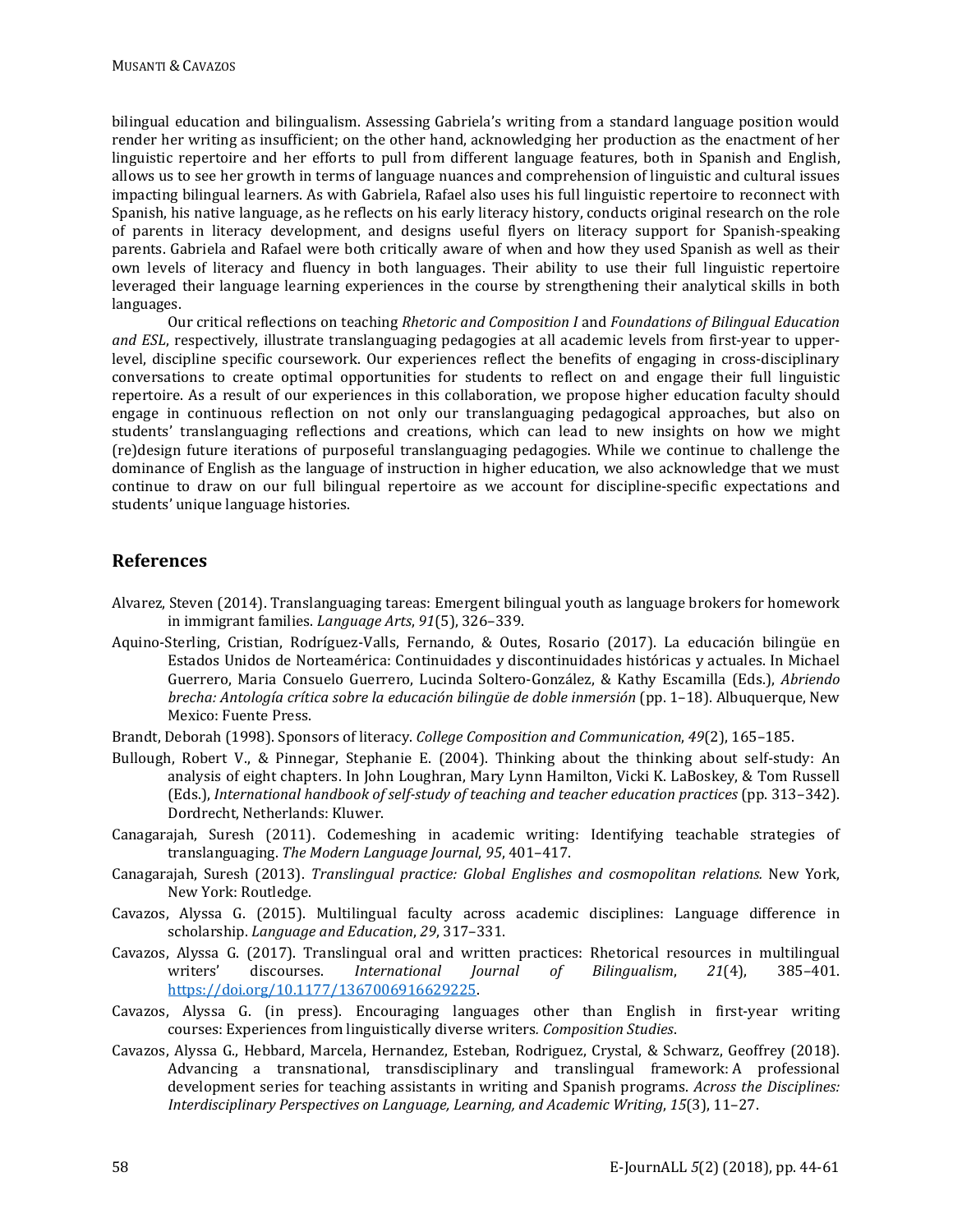- Crawford, John (2001). La educación bilingüe en los Estados Unidos: Política vs pedagogía. *Jornadas de Educación Plurilingüe*. Retrieved from [http://www.languagepolicy.net/articles/vitoria.htm.](http://www.languagepolicy.net/articles/vitoria.htm)
- Creese, Angela (2017). Translanguaging as an everyday practice. In BethAnne Paulsrud, Jenny Rosén, Boglarka Straszer, & Asa Wedin (Eds.), *New perspectives on translanguaging and education* (pp. 1–9). Bristol, United Kingdom: Multilingual Matters.
- Creese, Angela, & Blackledge, Adrian (2010). Translanguaging in the bilingual classroom: A pedagogy for learning and teaching?. *The Modern Language Journal*, *94*, 103–115.
- Downs, Douglas & Wardle, Elizabeth (2007). Teaching about writing, righting misconceptions: (Re)envisioning 'first-year composition' as 'introduction to writing studies.' *College Composition and Communication*, *58*(4), 552–584.
- Feldman, Allan, Paugh, Patricia, & Mills, Geoff (2004). Self-study through action research. In John Loughran, Mary Lynn Hamilton, Vicki K. LaBoskey, & Tom Russell (Eds.), *lnternational handbook of self-study of teaching and teacher education practices* (pp. 943–977). Dordrecht, Netherlands: Kluwer.
- Freeman, Yvonne S., & Freeman, David E. (2005). Preview, view, review: Giving multilingual learners access to the curriculum. In Linda Hoyt (Ed.), *Spotlight on comprehension: Building a literacy of thoughtfulness*  (pp. 453–457). Portsmouth, New Hampshire: Heinemann.
- García, Ofelia (2009). *Bilingual education in the 21st century: A global perspective.* Oxford, United Kingdom: Wiley-Blackwell.
- García, Ofelia (2014). Countering the dual: Transglossia, dynamic bilingualism and translanguaging in education. In Rany Rubdy, & Lubna Alsagoff (Eds.), *The global-local interface, language choice and hybridity* (pp. 100-118). Bristol, United Kingdom: Multilingual Matters.
- García, Ofelia (2017). Critical multilingual language awareness and teacher education. In Jasone Cenoz, Durk Gorter, & Stephen May (Eds.), *Language awareness and multilingualism* (pp. 1–17). Cham: Springer International Publishing.
- García, Ofelia, & Kleyn, Tatyana (2016). *Translanguaging with multilingual students: Learning from classroom moments.* New York, New York: Routledge.
- García, Ofelia, Ibarra Johnson, Susana, & Seltzer, Kate (2017). *The translanguaging classroom: Leveraging student bilingualism for learning.* Philadelphia, Pennsylvania: Caslon.
- García, Ofelia, & Li Wei (2014). *Translanguaging: Language, bilingualism and education*. New York, New York: Palgrave Macmillan.
- Greene, Stuart (2001). Argument as conversation: The role of inquiry in writing researched argument. In Wendy Bishop, & Pavel Zemliansky (Eds.), *The subject is research* (pp. 145–164). Portsmouth, New Hampshire: Boynton/Cook Publishers.
- Guerra, Juan C. (2012). From code-segregation to code-switching to code-meshing: Finding deliverance from deficit thinking through language awareness and performance. In Pamela J. Dunston, Linda B. Gambrell, Kathy Headley, Susan King Fullerton, & Pamela M. Stecker (Eds.), *61st Yearbook of the Literacy Research Association* (pp. 108–118). Oak Creek, Wisconsin: Literacy Research Association.
- Guerra, Juan C. (2015). *Language, culture, identity, and citizenship in college classrooms and communities.* New York, New York: Routledge.
- Guerrero, Michael D., Guerrero, Maria Consuelo, Soltero-González, Lucinda, & Escamilla, Kathy (2017)*. Abriendo brecha: Antología crítica sobre la educación bilingüe de doble inmersión.* Albuquerque, New Mexico: Fuente Press.
- Haas, Christina, & Flower, Linda (1988). Rhetorical reading strategies and the construction of meaning. *College Composition and Communication*, *39*(2), 167–183.
- Horner, Bruce, NeCamp, Samantha, & Donahue, Christiane (2011). Toward a multilingual composition scholarship: From English only to a translingual norm. *College Composition and Communication, 63(*2), 269–300.
- Horner, Bruce, & Trimbur, John (2002). English-only and U.S. college composition. *College Composition and Communication*, *53*(4), 594–630.
- Jacobson, Rodolfo, & Faltis, Christian (Eds.). (1990). *Language distribution issues in bilingual schooling.* Cleveland, Ohio: Multilingual Matters.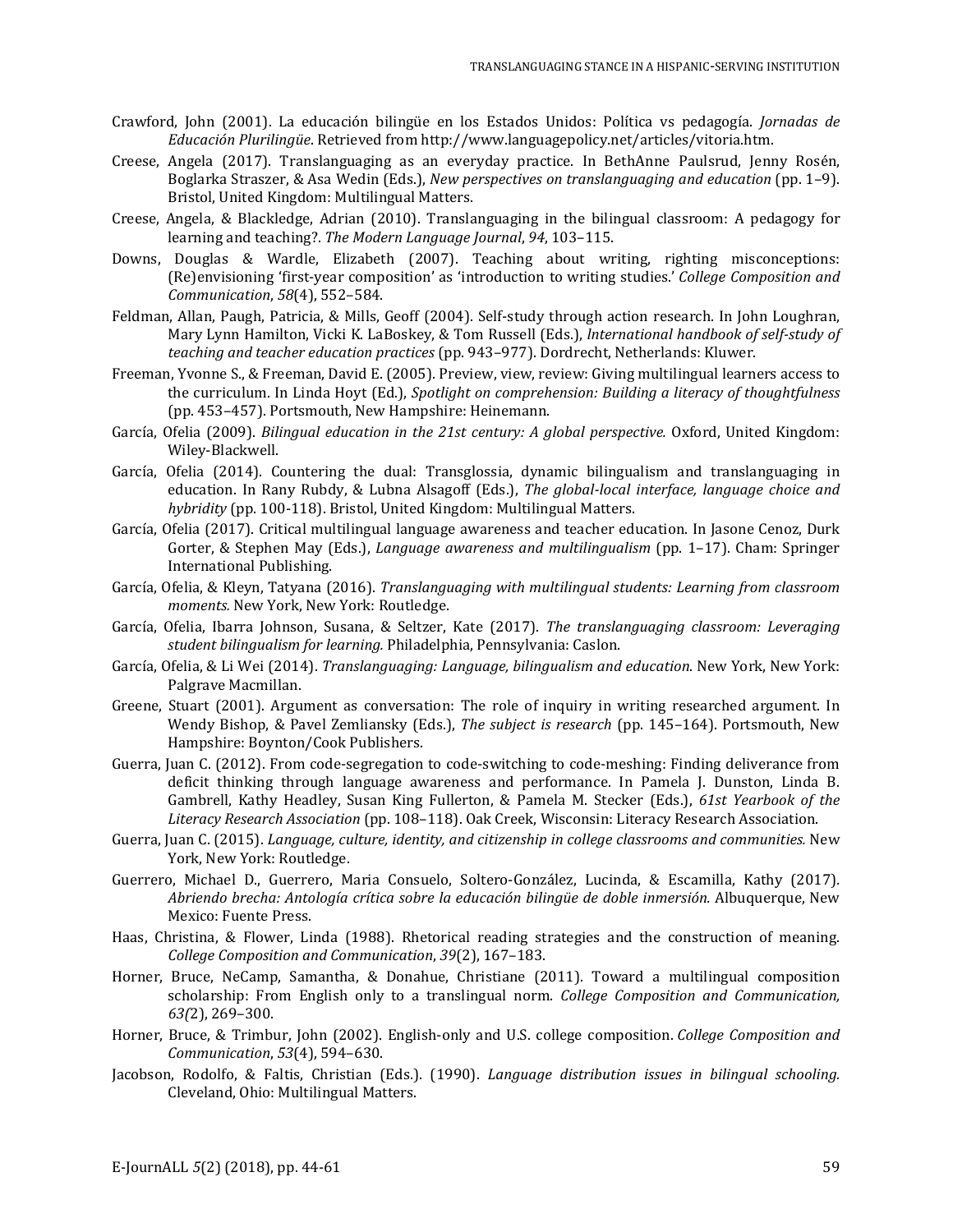- Kantz, Margaret (1990). Helping students use textual sources persuasively. *College Composition and Communication*, *52*(1), 74–91.
- Lewis, Gwyn, Jones, Bryn, & Baker, Colin (2012). Translanguaging: Origins and development from school to street and beyond. *Educational Research and Evaluation: An International Journal on Theory and Practice*, *18*(7), 641–654. [https://doi.org/10.1080/13803611.2012.718488.](https://doi.org/10.1080/13803611.2012.718488)
- Li Wei (2018). Translanguaging as a practical theory of language. *Applied Linguistics*, *39*(1), 9–30. [https://doi.org/10.1093/applin/amx039.](https://doi.org/10.1093/applin/amx039)
- Martínez-Roldán, Carmen María (2015). Translanguaging practices as mobilization of linguistic resources in a Spanish/English bilingual after-school program: An analysis of contradictions. *International Multilingual Research Journal*, *9*(1), 43–58[. https://doi.org/10.1080/19313152.2014.982442.](https://doi.org/10.1080/19313152.2014.982442)
- Matsuda, Paul K. (2006). The myth of linguistic homogeneity in U.S. college composition. *College English, 68*(6), 637–651.
- Mazak, Catherine M., & Caroll, Kevin S. (2017). *Translanguaging in higher education: Beyond monolingual ideologies*. Bristol, United Kingdom: Multilingual Matters.
- Mazak, Catherine M., & Herbas-Donoso, Claudia (2015). Translanguaging practices at a bilingual university: A case study of a science classroom. *International Journal of Bilingual Education and Bilingualism*, *18*(6), 698–714.
- Mercuri, Sandra (2015). Teachers' reflective practice: Implementing the preview/view/review structure as a tool for learning. In Yvonne S. Freeman, & David E. Freeman (Eds.), *Research on preparing inservice teachers to work effectively with emergent bilinguals* (*Advances in Research on Teaching*, Vol. 24, pp. 81–106). Bingley, United Kingdom: Emerald Group Publishing Limited.
- Musanti, Sandra I. (2017). A novice bilingual teacher's journey: Teacher's noticing as a pathway to negotiate contradictory teaching discourses. *International Journal of Multicultural Education*, *19*(2), 146–162.
- Musanti, Sandra I., & Rodríguez, Alma D. (2017). Translanguaging in bilingual teacher preparation: Exploring pre-service bilingual teachers' academic writing. *Bilingual Research Journal*, *40*(1), 38–54. [https://doi.org/10.1080/15235882.2016.1276028.](https://doi.org/10.1080/15235882.2016.1276028)
- Nikula, Tarja., & Moore, Pat (2016). Exploring translanguaging in CLIL. *International Journal of Bilingual Education and Bilingualism*, 1–13[. https://doi.org/10.1080/13670050.2016.1254151.](https://doi.org/10.1080/13670050.2016.1254151)
- Otheguy, Ricardo, García, Ofelia, & Reid, Wallis (2015). Clarifying translanguaging and deconstructing named languages: A perspective from linguistics. *Applied Linguistics Review*, *6*(3), 281-307.
- Palmer, Deborah. K., Martínez, Ramón Antontio, Mateus, Suzanne G., & Henderson, Kathryn (2014). Reframing the debate on language separation: Toward a vision for translanguaging pedagogies in the dual language classroom. *The Modern Language Journal*, *98*(3), 757–772.
- Paulsrud, BethAnne, Rosén, Jenny, Straszer, Blogarka, & Wedin, Åsa (Eds.). (2017). *New perspectives on translanguaging and education*. Bristol, United Kingdom: Multilingual Matters.
- Pennycook, Alastair (2010). *Language as a local practice*. New York, New York: Routledge.
- Sayer, Peter (2013). Translanguaging, TexMex, and bilingual pedagogy: Emergent bilinguals learning through the vernacular. *TESOL Quarterly*, *47*(1), 63–88.
- Sutterby, John A., Ayala, Javier, & Murillo, Sandra (2005). El sendero torcido al español [The twisted path to Spanish]: The development of bilingual teachers' Spanish-language proficiency. *Bilingual Research Journal*, *29*(2), 435–501.
- Swain, Merril (2006). Languaging, agency, and collaboration in advanced language proficiency. In H. Byrnes (Ed.), *Advanced language learning: The contribution of Halliday and Vygotsky* (pp. 95 –108). London, United Kingdom: Continuum.
- Tan, Amy (1990). Under western eyes. *The Three Penny Review*, 315–320.
- Young, Vershawn Ashanti (2010). Should writers use they own English? *Iowa Journal of Cultural Studies*, *12*, 110–117.
- Van der Walt, Christa, & Dornbrack, Jacqui (2011). Academic biliteracy in South African higher education: strategies and practices of successful students. *Language, Culture and Curriculum, 24*(1), 89–104. Wright, Wayne E. (2015). *Foundations for teaching English language learners: Research, theory, policy, and practice* (2nd ed.). Philadelphia, Pennsylvania: Caslon